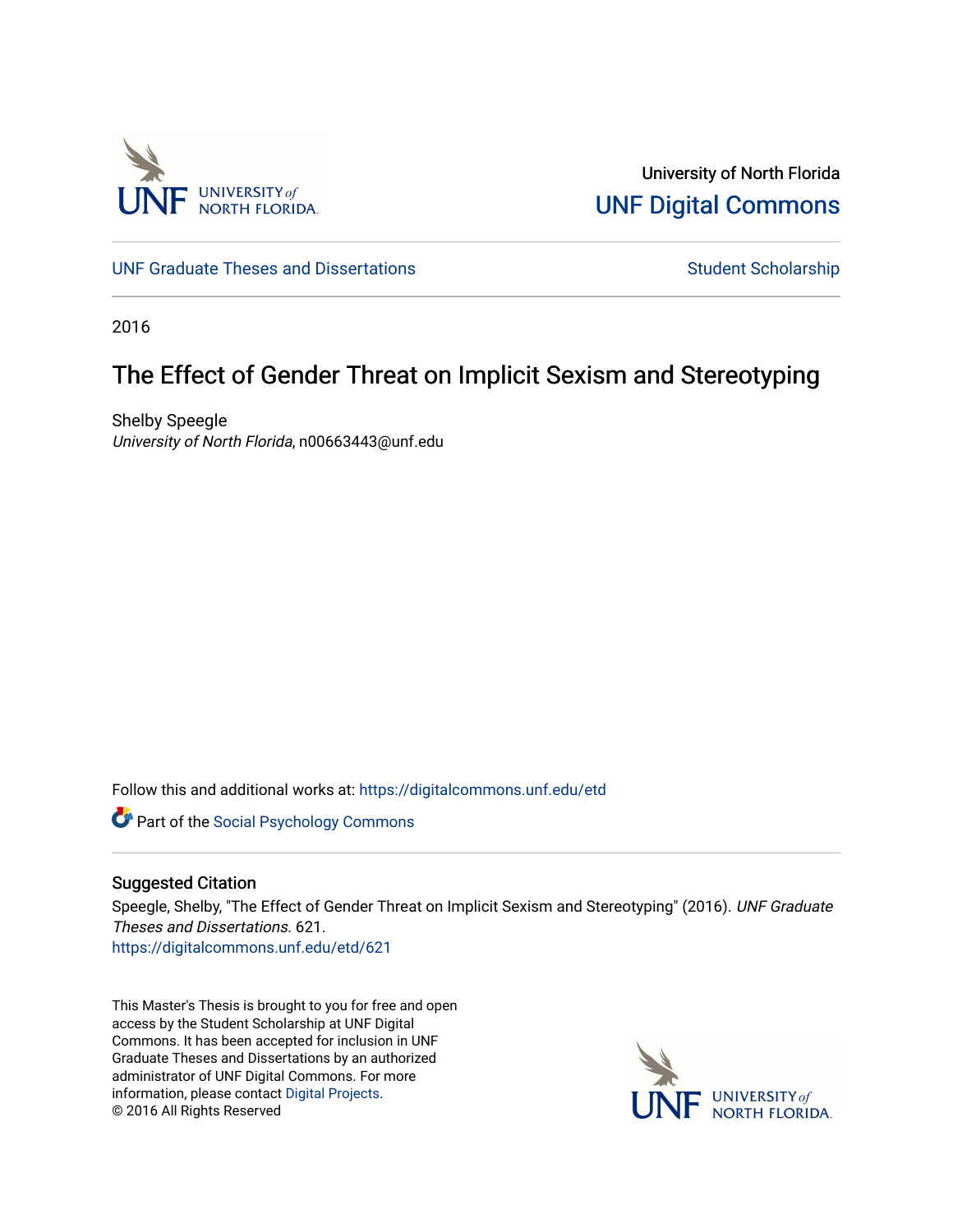The Effect of Gender Threat on Implicit Sexism and Stereotyping

by

Shelby Speegle

A thesis submitted to the Department of Psychology

in partial fulfillment of the requirements for the degree of

Master of Science in Psychology

UNIVERSITY OF NORTH FLORIDA

COLLEGE OF ARTS AND SCIENCES

April, 2016

Unpublished work © Shelby Speegle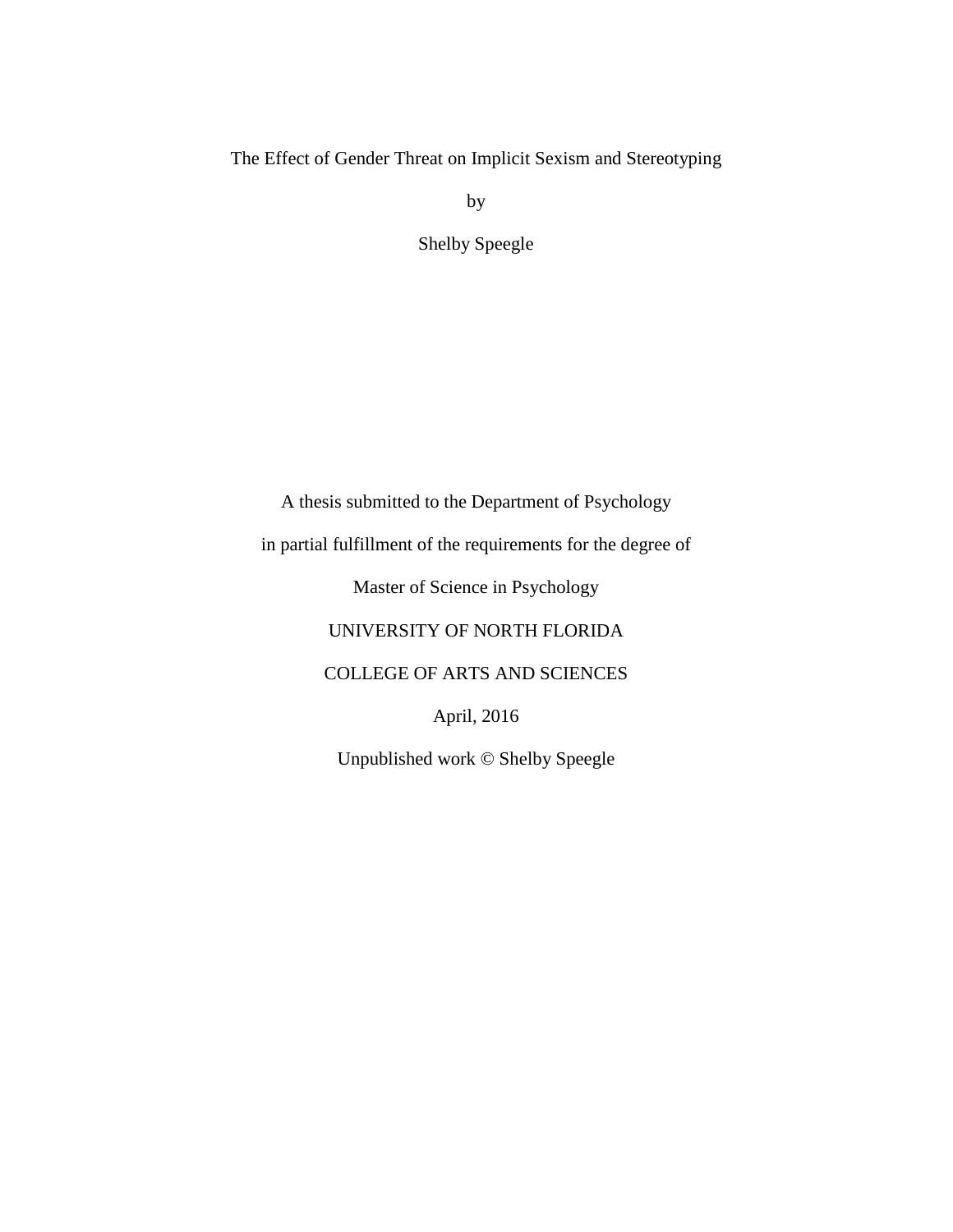This Thesis titled The Effect of Gender Threat on Implicit Sexism and Stereotyping is approved:

Paul Fuglestad

Dan Richard

Accepted for the Department of Psychology:

<u> 1990 - Johann Barbara, martxa a</u>

Lori Lange

Accepted for the College of arts and science:

Barbara Hetrick

Accepted for the University:

Dr. John Kantner

Dean of the Graduate School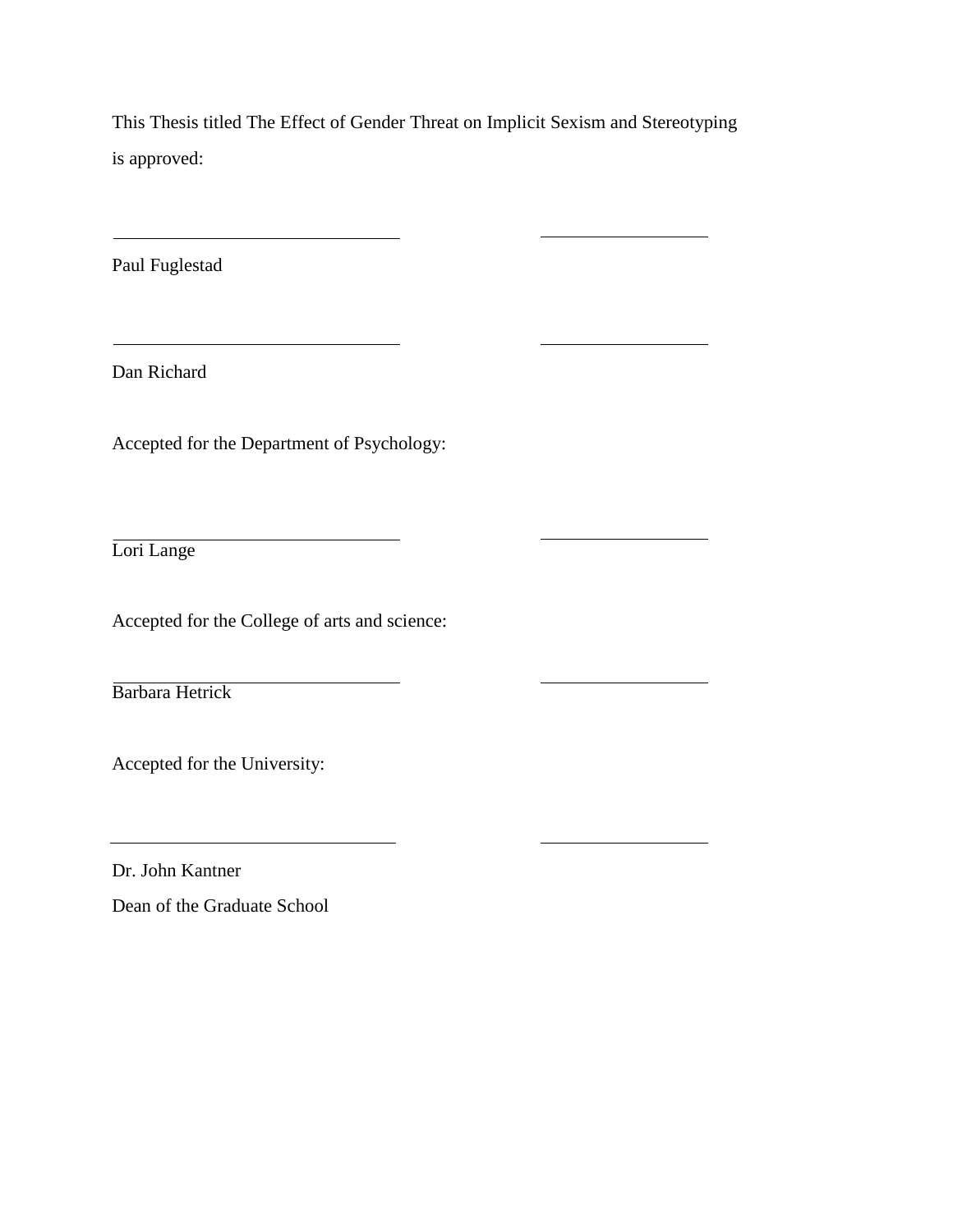Page

# TABLE OF CONTENTS

| List of Tables and Figures | iv |
|----------------------------|----|
| Abstract                   | vi |
| References                 | 29 |
| Appendix                   | 30 |
| Vitae                      | 40 |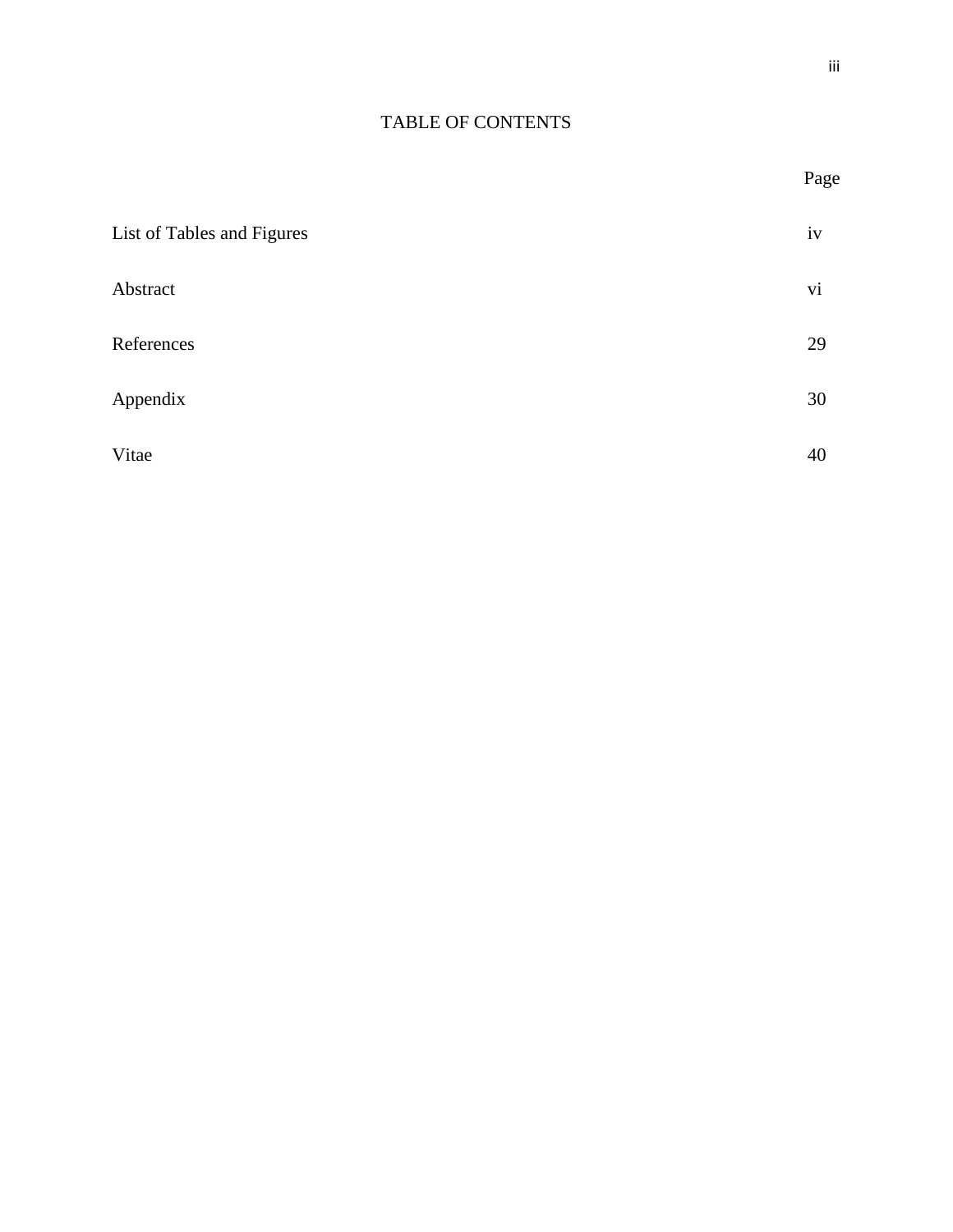# LIST OF TABLES AND FIGURES

# Page

| Table 1: Mean Implicit Sexism as a Function of Threat and Gender Salience by Gender  | 36 |
|--------------------------------------------------------------------------------------|----|
| Table 2: Mean Implicit Gender Stereotypes as a Function of Threat and Gende Salience | 36 |
| by Gender                                                                            |    |
| Figure 1: Model of precarious manhood.                                               | 37 |
| Figure 2: Mean IAT sexism scores as a function of threat condition for men.          | 38 |
| Figure 3: Mean IAT sexism scores as a function of explicit sexism and gender-salient | 39 |
| threat for women.                                                                    |    |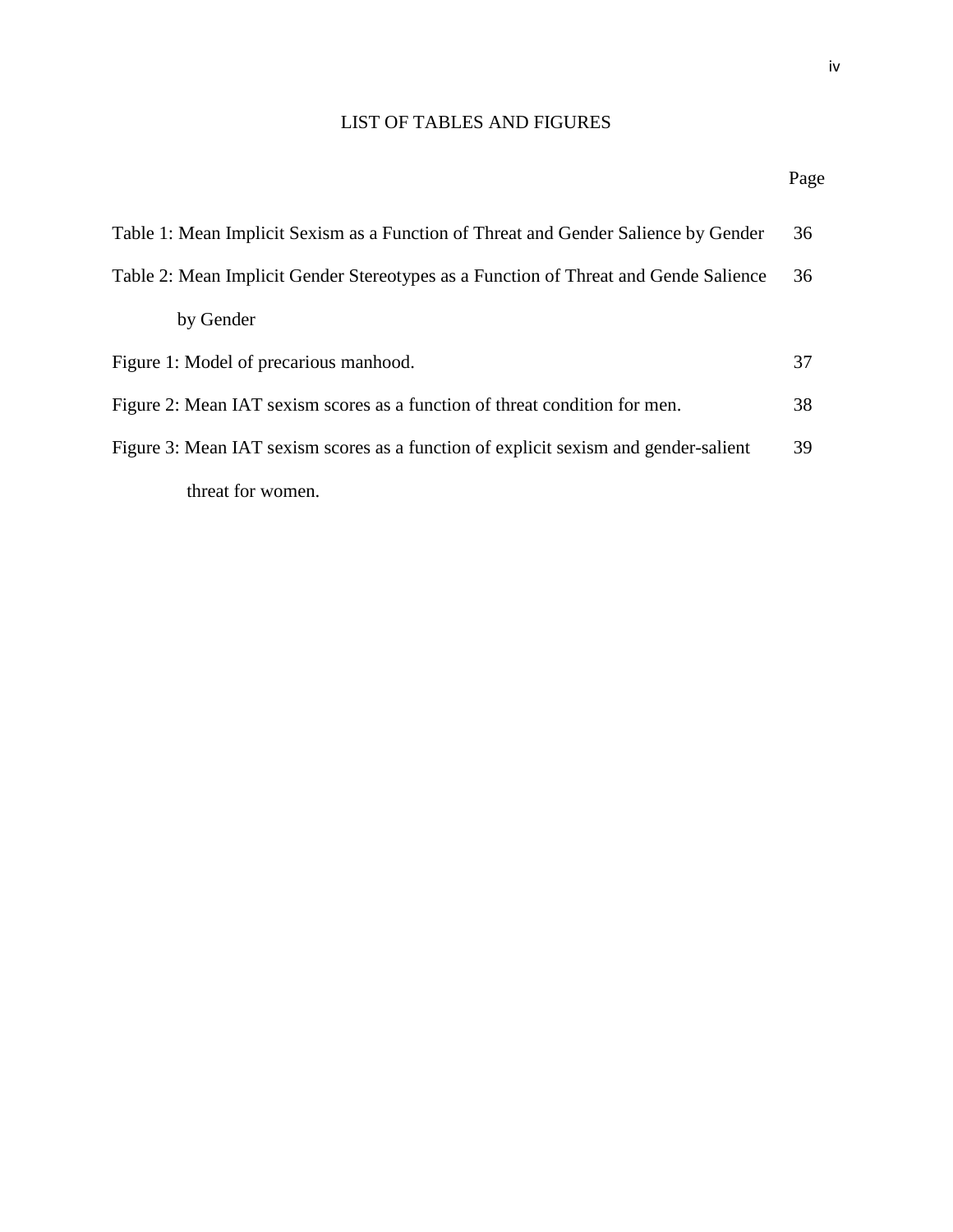#### Abstract

Gender threat occurs in situations in which one is threatened by the possibility of acting like the opposite gender (Vandello et al., 2008) and is most pervasive for men (e.g., "you throw like a girl"). This study examined the question of whether men, after being told they performed like women, would respond with negative implicit evaluations of women. In addition, competence threat (with no reference to gender) was examined to see if it would affect men in the same way. Women were threatened by being told they performed like men, although it was hypothesized there would be no effect of gender threat for women. Participants completed a line bisection task and received false feedback regarding how they performed. The feedback was manipulated in terms of threat (threat versus not threat) and gender salience (gender was salient or not). Participants then completed two Implicit Association Tests: one to assess implicit prejudice against women and one to assess endorsement of tradition gender roles. Men who were threatened (regardless of gender salience) showed more implicit prejudice against women than men who were not threatened. Women showed an interaction of threat, gender salience, and explicit sexism. When gender was salient, threatened women low in explicit sexism had less favorable attitudes towards other women. Women high in explicit sexism showed no significant difference between threat and no threat. No effects were found for implicit gender stereotypes for men or women. Implications for gender threat theory and future directions are discussed.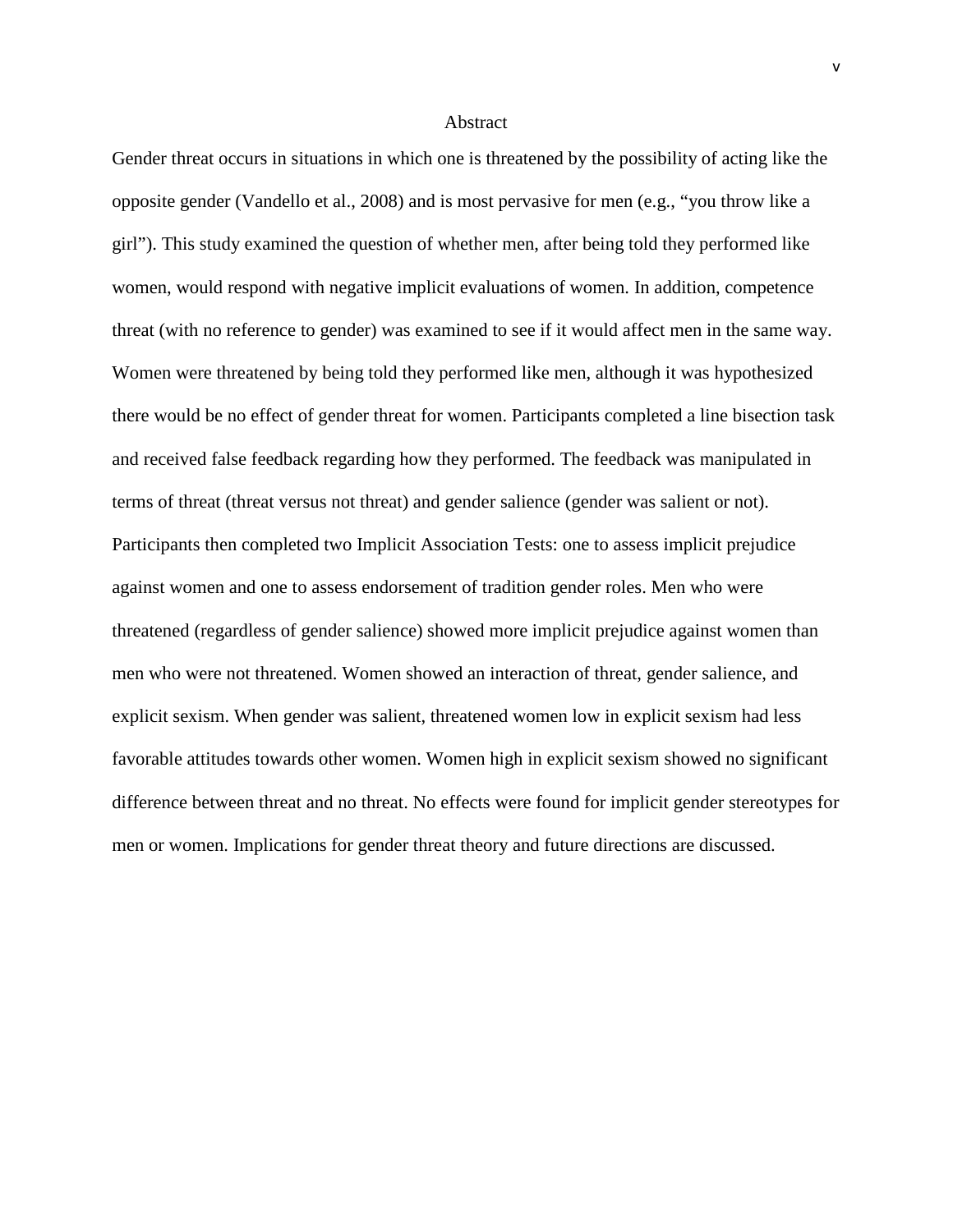The Effect of Gender Threat on Implicit Sexism and Stereotyping

To give a conclusive definition of what manhood is very difficult, if not impossible. What it means to be a real man, or to attain manhood, varies between cultures, societies, and individuals. In the past decade the concept of modern manhood in the West has started to be explored experimentally. Research shows four reoccurring components that make up manhood: 1) to be a man you must dissociate with all things feminine; 2) manhood must be earned; 3) manhood can only be confirmed socially; and 4) once manhood is earned, it can be taken away (Herek, 1986; Vandello & Bosson 2013). Manhood is primarily defined by what it is not, namely, femininity (Herek, 1986). That is, to be a man one must eschew all things associated with women and womanhood, which makes the concept of manhood poorly defined, and difficult to measure and obtain (Vandello, Bosson, Cohen, Burnaford, & Weaver, 2008). To become a "real" man, or have others see you as such, is a process that requires continuous proof; manhood is therefore defined by its precariousness. Although the specific qualifications for manhood shift across cultures, the characterizing structure (precariousness) is stable and found in almost cultures (Vandello & Bosson 2013).

In Western societies there is a demand that boys prove themselves in order to become men; however, they are given no formal rites of passage or processes to attain the status of "real" man (Vandello et al, 2008). When manhood cannot be achieved, or is in danger of being revoked (threatened), it can have real world consequences in terms of physical aggression and violence (Stasi & Adrienne 2013; Vandello et al 2008). The need to be seen as a "real man" and the uncertain ways of attaining that status is the main factor in the elusiveness of manhood. Men internalize social standards of what it means to be a man (from media images and social interactions with other men). When men then fail to, or perceive they have failed to, live up to these standards it produces anxiety and kicks off a series of compensatory cognitions and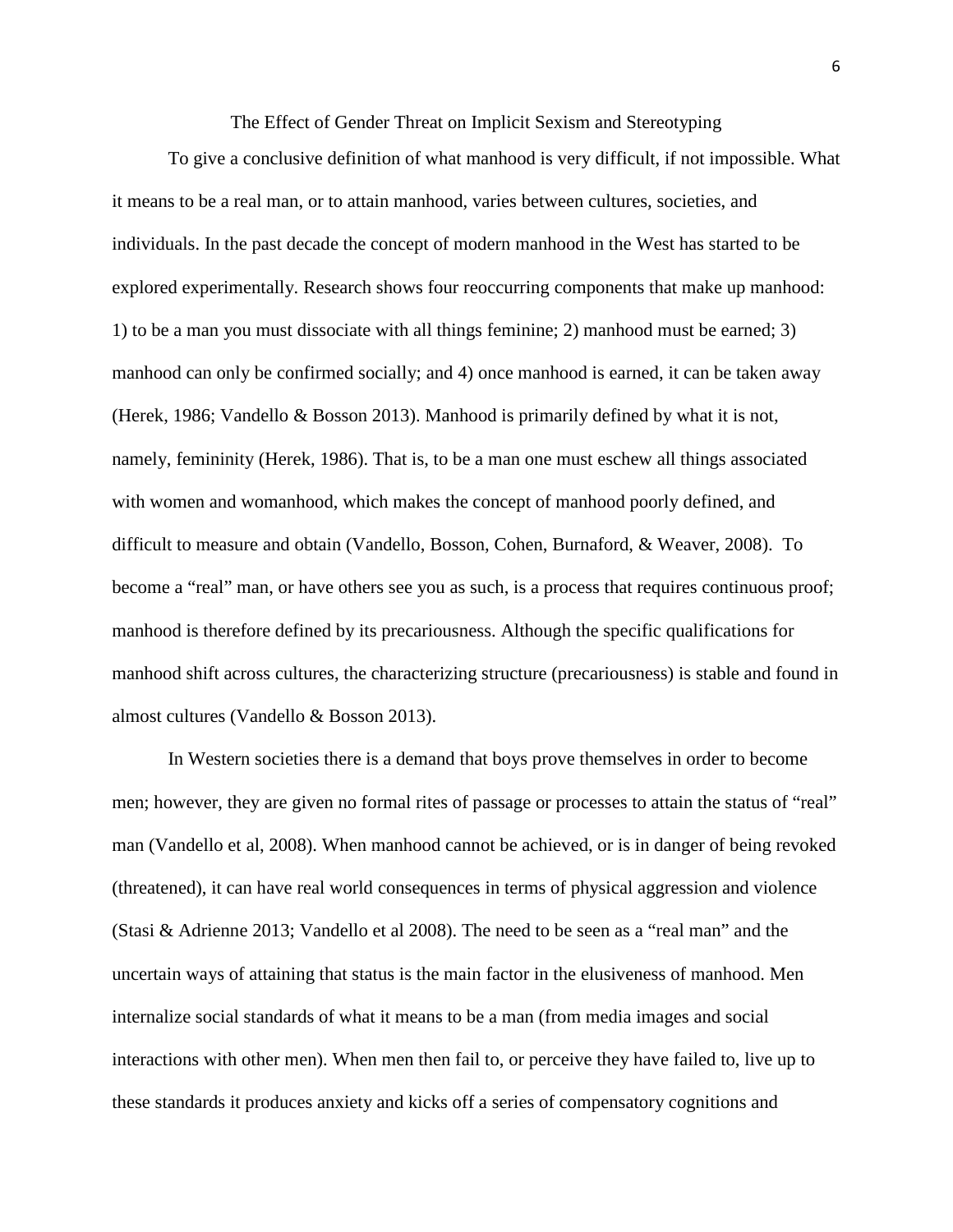behaviors designed to reassert manhood and lower anxiety (Winegard, Winegard, & Geary, 2014).

Past research has shown that only men are susceptible to gender threat. Maleness is present at birth (as seen by the presence of a penis), but manhood is a status that must be obtained, unlike womanhood, which is given almost exclusively through biology (e.g., menstruating, giving birth; Bosson & Vandello 2011, Vandello et al, 2008). For example, in one study participants were given an ambiguous story in which a man or women had claimed to have lost their gender status (I am no longer a man/ woman) and asked to give an explanation of why the person lost their status. They gave more biological answers for the woman (she cannot have children, is going through menopause, etc.), but attributed the man's loss of status to social factors (lost a job or got an injury so that he was no longer able to care for his family). This provides strong evidence that womanhood is a gained through biology, whereas manhood is a social phenomenon.

Kilianski (2003) suggests that masculine ideology produces the need to be seen as both masculine and separate from femininity. These competing needs lead to precarious manhood beliefs, which then produce increased negative attitudes towards women and gay men. These negative attitudes may act as a buffer against undesired feminization because it shows other men they do not endorse femininity. Adapted from Kilianski (2003), Figure 1 shows a model depicting the relationship between masculinity beliefs, precarious manhood, and negative outcomes for women. Masculine ideology produces a sense to be seen as highly masculine and avoid any characterizations of the feminine. Because masculinity is seen as the opposite of femininity, these two forces are always at odds. Once desired masculinization has occurred, manhood anxiety should lower, allowing men to act in less stereotypical ways. However, if a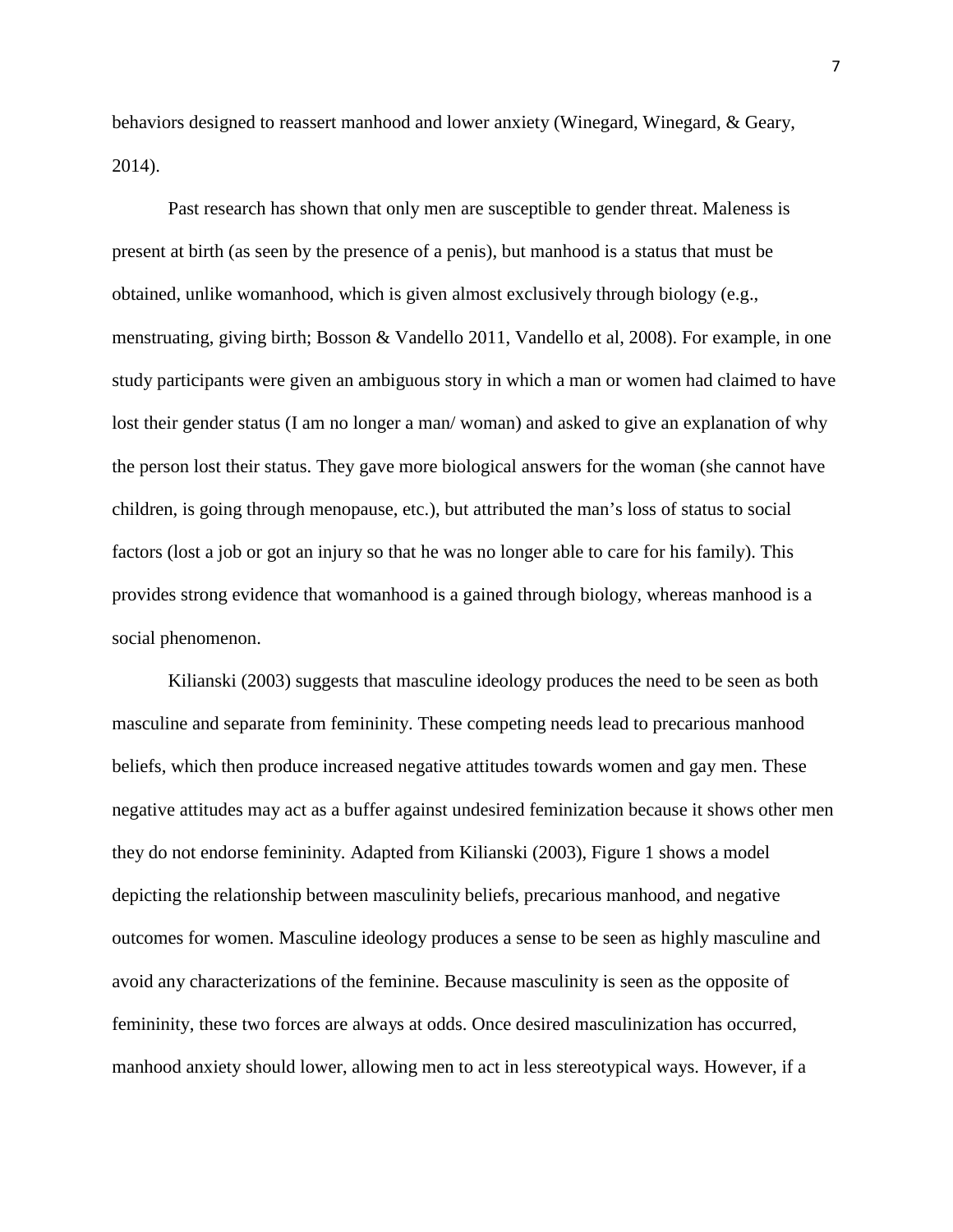man gets too relaxed and does something that others could consider feminine, this could lead to feelings of undesired feminization. These feelings can cause anxiety and illuminate the precarious nature of manhood for men. As a way to assuage these feelings, men turn to negative attitudes towards women and gay men as a cognitive compensation method to distance themselves from femininity and regain a sense of masculinity. Explicit sexism should moderate this effect; if men believe they are equal to women, then feminization should not be as undesired and should not lead to anxiety and precarious manhood.

This study aimed to examine only part of this model. First, we wanted to know if desired masculinization (i.e., masculinity is bolstered) would lead to decreased gender rigidity, which would be seen though a decreased endorsement of implicit gender roles. Second, this study wanted to examine the link between undesired feminization and negative implicit attitudes towards women. Finally, this study aimed to examine if these processes vary for people who are lower versus higher in explicit sexism. Past studies look at actions taken after threat (like how hard one punches a punching bag, or what type of task one prefers). This study was novel in that it examined the implicit attitudes and stereotypes men hold after being threatened (or not). Next, various aspects of precarious manhood and implicit sexism will be discussed to shed on light on their relation to one another and their consequences.

#### **Gay Men as Anti-men, or the Boy Who Never Becomes a Man**

Herek (1986) states that homophobia is a defense mechanism meant to deny one's own feminine characteristics. Being homophobic serves to distinguish a man from what he is not effeminate—and affirm what he is—masculine (O'Neil, 1981). Although not supported by evidence, the stereotype that homosexual men are feminine persists and can threaten men's masculine identity (McCreary, 1994). Pascoe (2005) found that adolescent boys use the term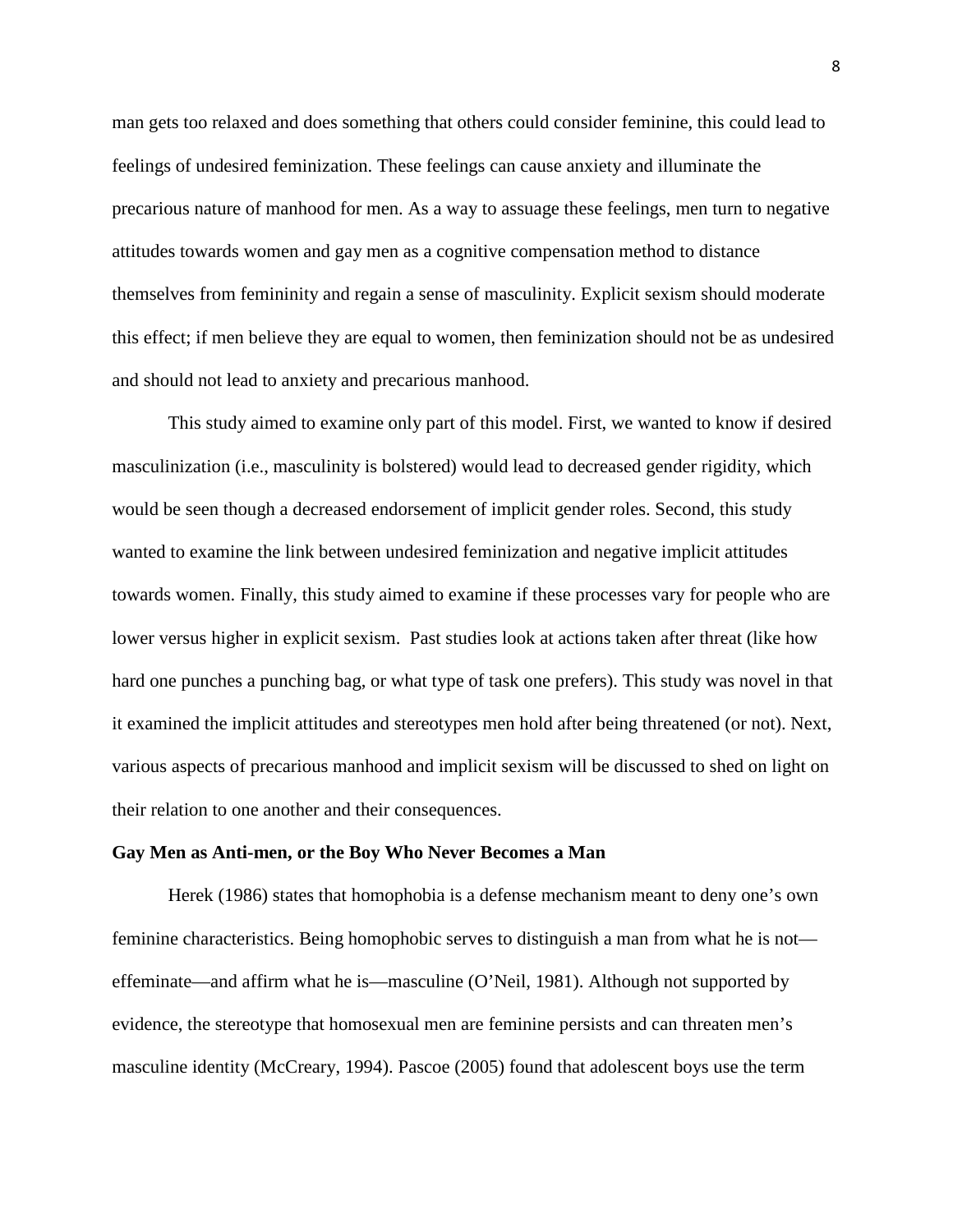'fag' to police other boys into acting in a way that is considered masculine. In response to doing any potentially feminine act, boys call each other fag, as a way of saying "you are not acting like a man." Fag in this sense is the embodiment of the anti-man. Pascoe's work shows how the effeminate man is held up to boys and men as a type of image of what not to be. Being 'gay' then begins to refer to undesired feminization instead of sexual orientation. When engaging in 'gay' behaviors you are not eschewing femininity, one of the essential tenets of manhood, and can therefore no longer be considered a man.

 Men who hold precarious manhood beliefs are also less likely to confront blatant sexual prejudice in other men (Kroeper, Sanchez, & Himmelstein, 2014). In this study, men were paired with a partner to make a hiring decision about a gay man. Half of the participants were paired with a partner who displayed blatantly prejudiced feelings towards the applicant. Men who endorsed precarious manhood beliefs were less likely to confront the person making the prejudiced remarks and more likely to rate their partner as enjoyable to work with. If the men confronted their partner's prejudice they were more likely to believe their partner perceived them as gay. This study indicated that condoning or ignoring prejudice against gay men may be a way that men confirm their masculinity. If participants were to defend the gay men they would then be associating with gayness (femininity), which then puts their status as a man in question. In a similar study, Glick, Gangle, Gibbs, Klumpner and Weinberg (2007) gave men a gender knowledge test and told half the participants they scored like women and the other half they scored like men. The men who were given gender inconsonant feedback held more negative attitudes towards effeminate gays than those who were told they scored like men.

Men's gender role socialization and values of masculinity produce a devaluation of femininity and a fear of femininity in men's lives (O'Neil, 1981). Homophobia is the fear of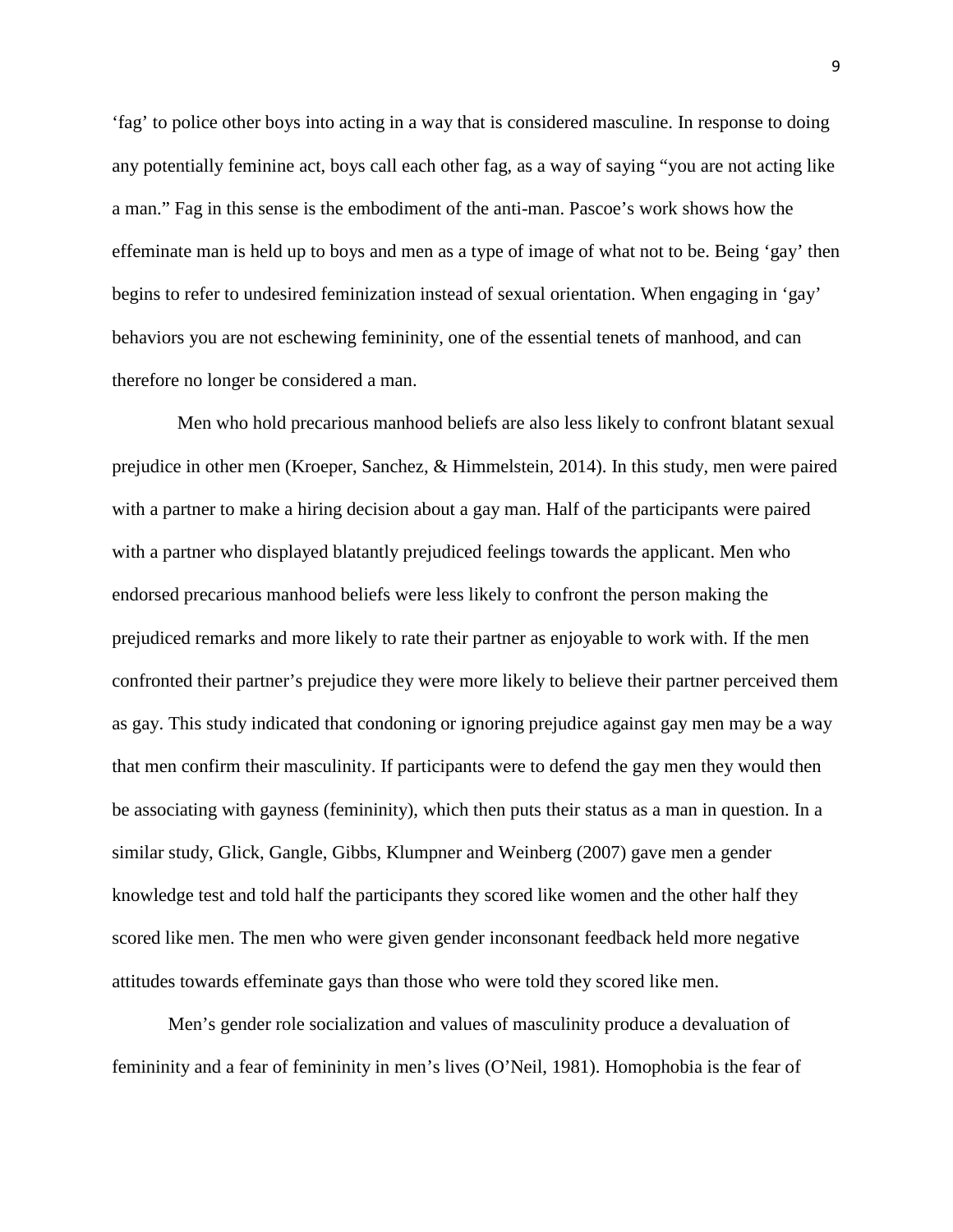being seen as feminine, and men fear acting feminine because they do not want to be devalued the same way women are devalued. Many men appear to be in a cyclical battle to prove their manhood, and the only way to achieve this is by eschewing all things feminine. Precarious manhood is linked to negative attitudes towards gay men because it activates feelings of undesired feminization in men (Kilianski, 2003). Homophobia, or at least negative attitudes towards gay men, appear to be an integral part of both precarious manhood and negative attitudes towards femininity. These studies suggests that homosexuality and undesired feminization can be seen as similar constructs. Thus, manhood threat leading to increased homophobia should also lead to increased misogyny towards women due to its connection with the desire to dissociate from femininity.

#### **Precarious Manhood**

Most existing research on precarious manhood has examined the effect of threat to masculinity on choice of masculine verses gender neutral tasks (e.g., the choice of completing a puzzle or punching a punching bag), physical aggression, or anxiety. For example, Vandello et al. (2008, studies 4 and 5) found that when men were given false gender feedback—saying participants performed similarly to the opposite gender—men filled in more word fragments with anxious and physically aggressive words than did men who had been given gender consistent feedback; women did not fill in the fragments with anxious or aggressive words in either condition. This suggests that when men are told they do some act "like a girl," it produces anxiety and aggressive thought.

Vandello et al. (2013, study 1a) found that men, more than women, believed the state of manhood to be precarious, but not the state of womanhood. In this study participants were asked to rank fake ancient proverbs on how true or applicable the participants believed them to be. The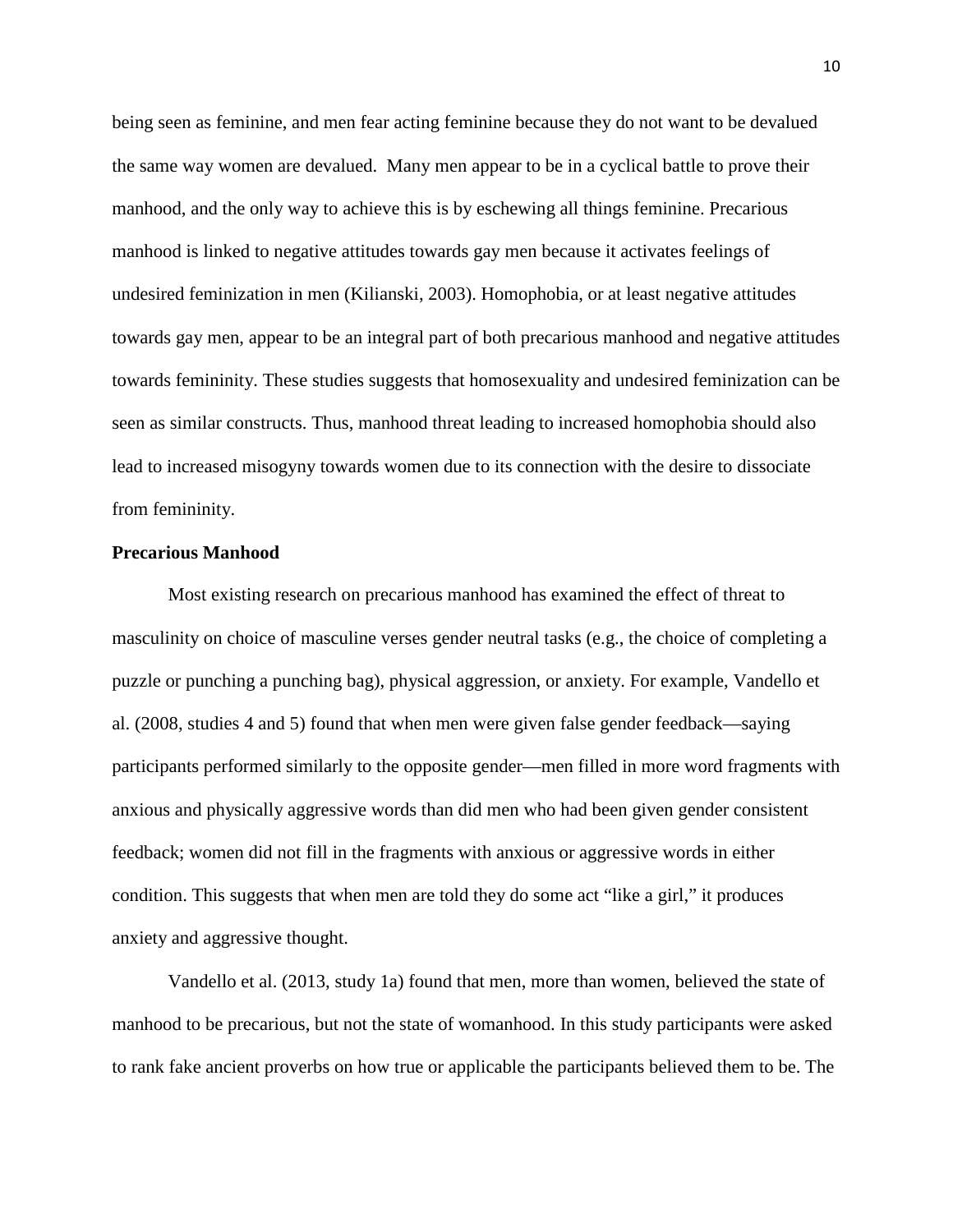proverbs consisted of statements that started with either "real women" or "real men" (e.g., real women have children; real men fix cars). When the proverbs were about what real men should be, both men and women endorsed them. When the same proverbs were presented as what real women should be, they were not highly endorsed by either men or women. When given sentence completion tasks that start with "real men" or "real women," men completed more "real men" sentences with action words than "real women" sentences (e.g., real men fix, instead of men are handy; Weaver, Vandello, Bossom, & Burnaford, 2010). This suggests that manhood, but not womanhood, needs to be attained though actions and is not a biological certainty. Furthermore, when men were primed (versus not primed) with videos that made gender roles salient, they scored higher on the gender role conflict scale, which measures the psychologically negative consequences of a gender role on self and others (Jones & Heesacker, 2012). This effect was found regardless of participant's initial self-concept, suggesting that precarious manhood affects all men to some extent because manhood must be socially confirmed.

When manhood is threatened, one way by which men reclaim and protect their manhood status is via sexual harassment (Berdahl, 2007), suggesting that endorsing prejudice and degrading femininity may be another tool men can use to reaffirm their masculinity. There is also evidence that precarious manhood plays a role in men's tendencies to abuse women, punish nontraditional women, and make sexist judgments (Bosson & Vandello 2013). In one study, when men were in a typically masculine situation and were undermined by a woman, they had increased negative attitudes towards that woman and were more likely to endorse the use of verbal aggression (Eisler, Franchina, Moore, Honeycutt, & Rhatigan, 2000). Understanding the causes and consequences of threat to masculinity may help us understand what drives men to domestic violence, and eventually lead to interventions and prevention programs for abuse and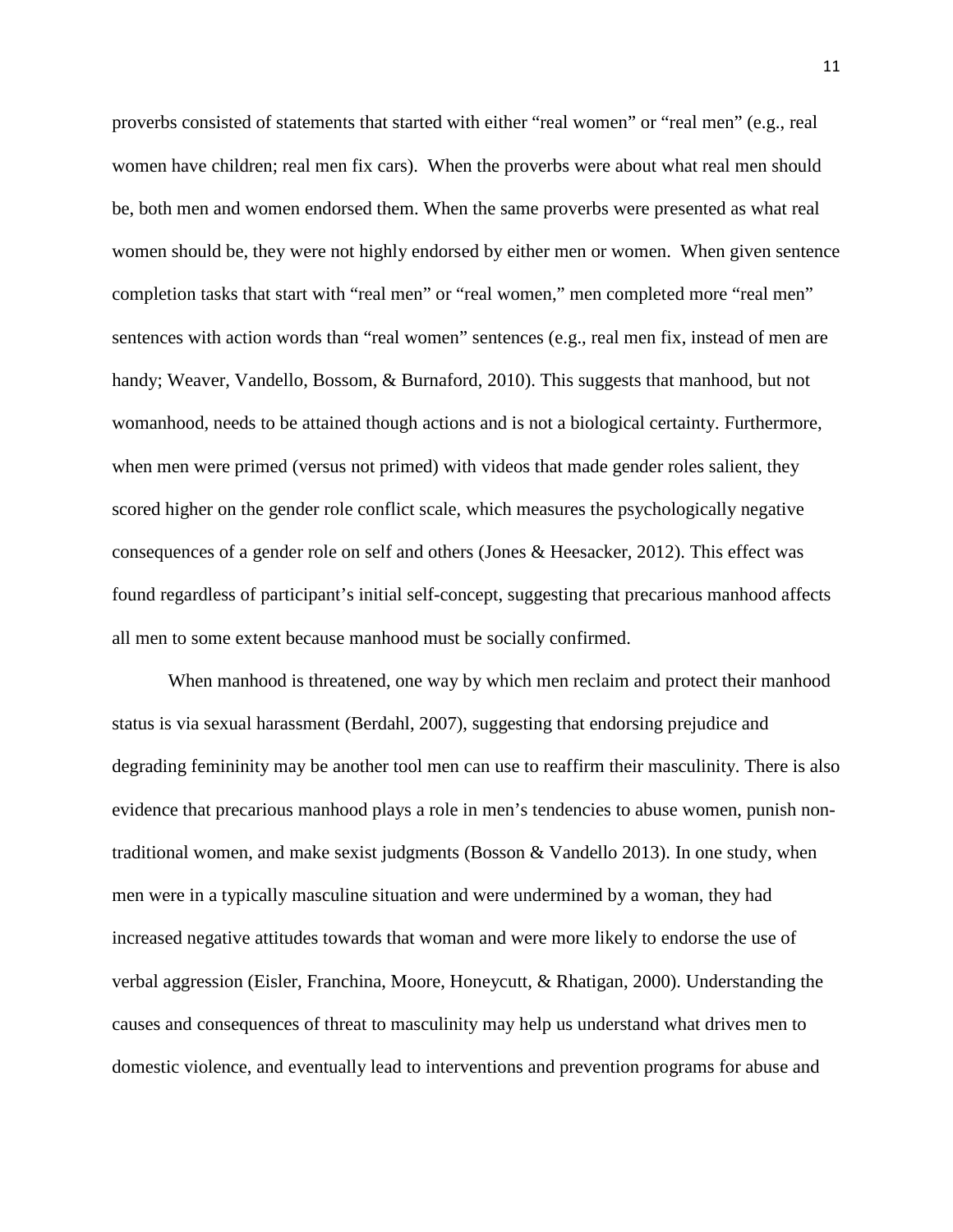domestic violence. By examining the effect that underlying sexism plays in these negative outcomes better interventions can be designed.

### **Sexism**

Glick and Fiske (1996) differentiated between two types of sexism, hostile (HS) and benevolent (BS), which are combined into an overall ambivalence towards women. Hostile sexism is thought of as traditional sexism, with men treating women as subservient and incapable. However, benevolent sexism relates to actions that seem subjectively positive, but objectively keep women subordinate (e.g., women are nurturing, but incapable of dealing with money or taking care of themselves; women need to be protected). Both HS and BS stem from the desire to dominate women, and are linked to the tendency of men to punish some subgroups (feminists) and praise others (housewives). HS is directed at women who challenge men's power (feminists, career women) and women who are perceived as using sex to control men (temptress, harlots) (Glick et al, 2000). When women come into what is traditionally a "man's" domain (doing business, being sexual), it activates feelings of HS, which may be used to assuage the anxiety produced by the gender threat of a women being in power. One can look to the campaign of Hillary Clinton for an example. This quotation from Chris Matthews is illustrative: "The reason she's a U.S. senator, the reason she's a candidate for president, the reason she may be a front-runner is her husband messed around" (Holden, 2008). This implies that Hillary Clinton can only get sympathy votes and that her actual credentials are meaningless. Some other anecdotal evidence is the common mantra that women cannot be president/CEO/in charge because they are too emotional.

In a study of family decision making, men had increase negative feelings toward women who questioned their decisions; when women agreed, however, men's feelings towards their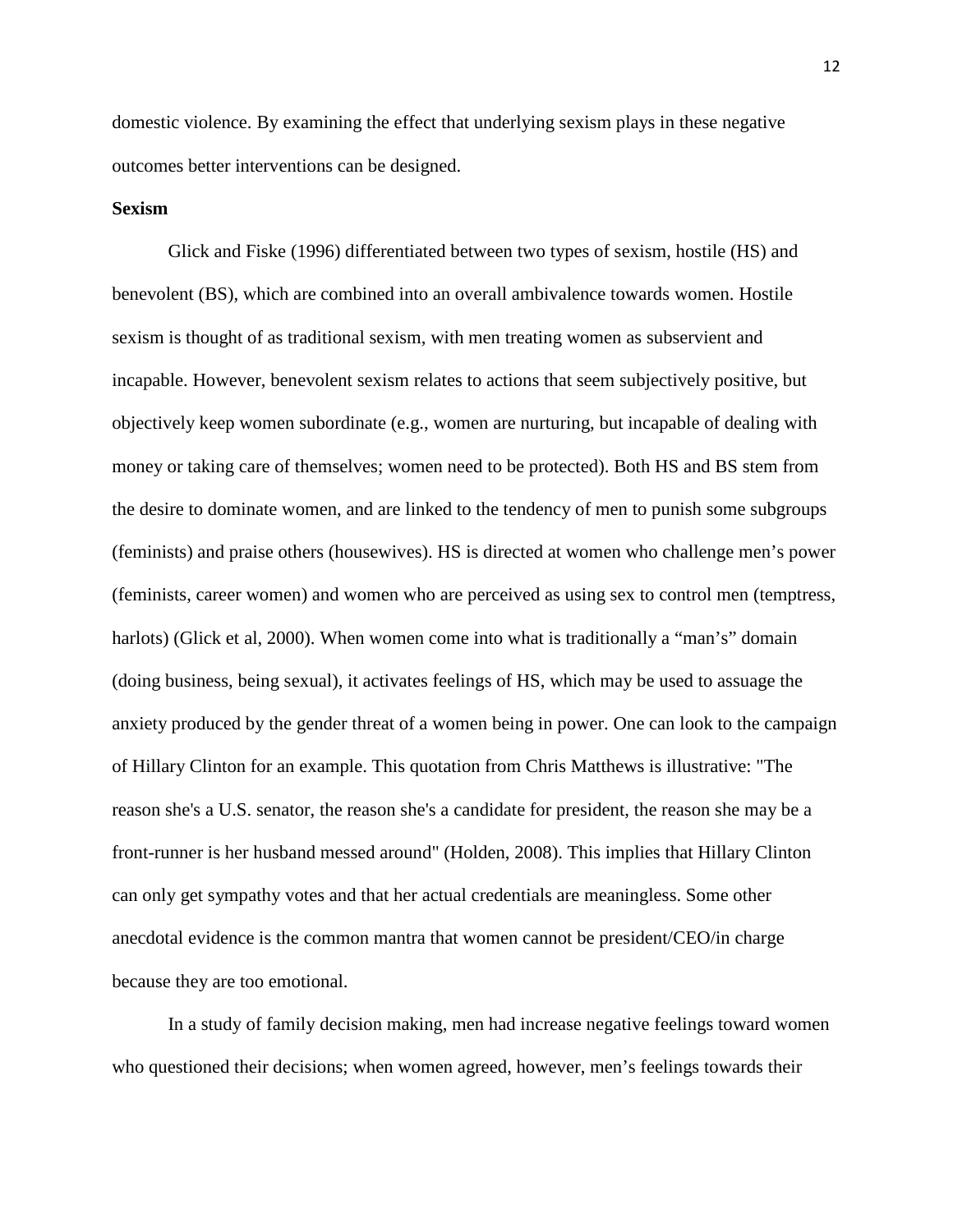interaction partners did not become more positive (Herrera & Moya, 2012). Men's negative feelings towards the women in the study were mediated by feelings of gender role threat. When men felt their status was challenged (when the women did not agree with him), they had increased negative and hostile feelings towards the women they were interacting with. Similarly, when men are undermined by women in typically masculine situations, they tend to ascribe negative attributes to the women and have negative affect towards them (Eisler et al., 2000). The current study investigated whether these negative feelings extend not just to the specific women who made men feel threatened, but to women in general. When men are threatened they should have increased sexism and feel negative towards women as a whole because challenges to manhood increase hierarchy supporting thoughts and behaviors (Bosson & Vandello 2011).

## **The Current Study**

Most existing research on precarious manhood examines the effect of threat to masculinity on physical aggression and choice of masculine verses gender neutral tasks. For example, Bosson, Vandello, Burnaford, Weaver, & Arzu Wasti (2009) found that when men had to braid a mannequins hair (as opposed to reinforce a rope by braiding it) they were also more likely to choose a punching task rather than a gender neutral task. This same study also found that when men were given this hair braiding task and not given a chance to do a typically masculine task, they felt more anxious than men who were able to partake in a masculine activity (punching a punching bag). The present research was novel in that it examined the effects of manhood threat on implicit measures of sexism and gender stereotypes towards women in general (not just a specific woman or anxiety in general). The underlying theory was that endorsing sexism and traditional gender roles would assuage the anxiety felt from the previous threat to manhood.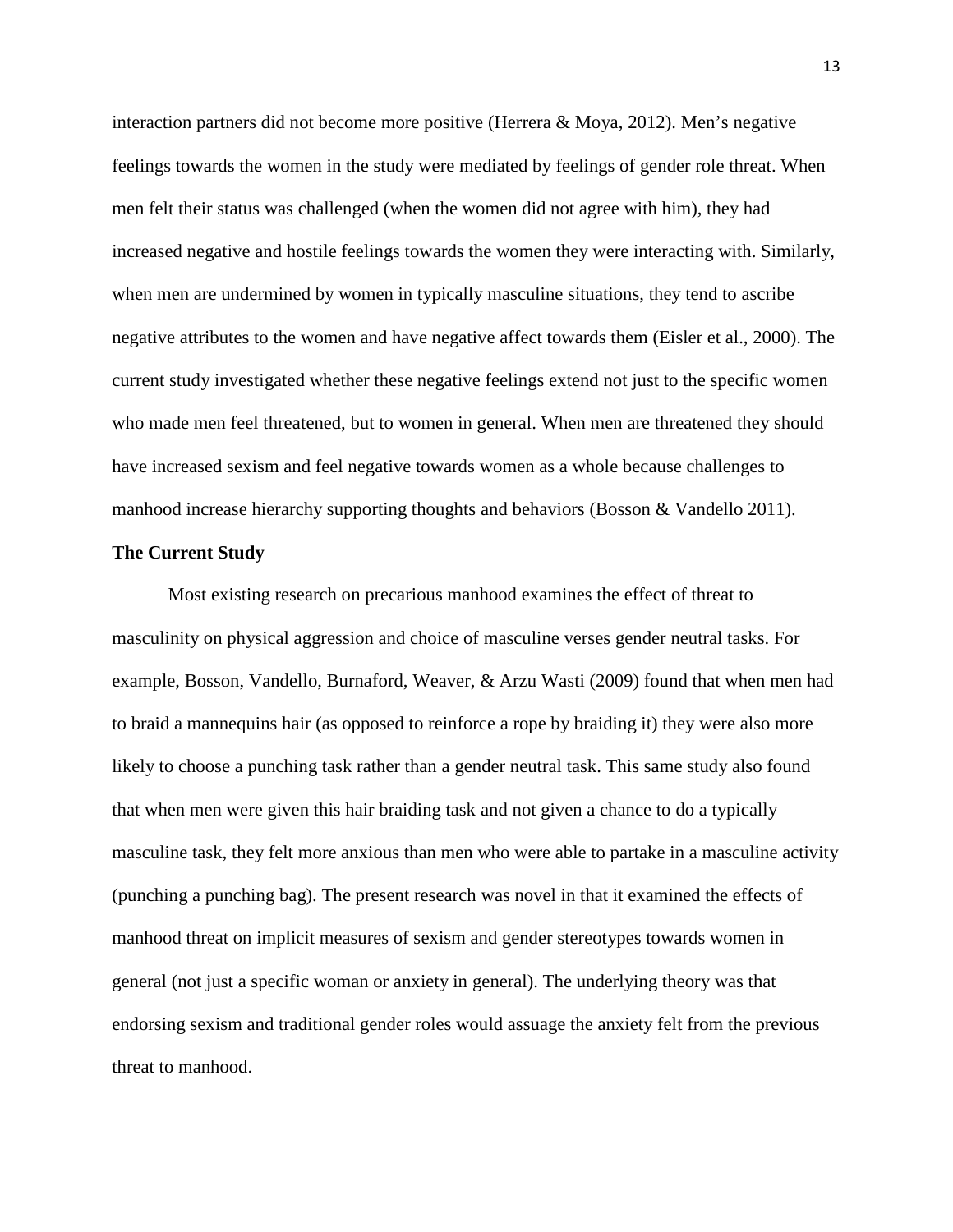In the present study, type of threat was examined. No known studies on precarious manhood have examined threats that have an explicit gender component versus those that do not explicitly invoke gender, but could be related to masculinity more generally (i.e., a threat to competence). This study aimed to understand and empirically separate competence threat and gender threat. If these threats are distinct, men's implicit attitudes towards women and gender roles should be differentially affected such that gender threat will show larger effects relative to competence only threat. It could be, however, that competency threat and manhood threat are similar, and will therefore lead to the same outcomes. It was expected that gender threat, relative to competence only threat, would lead to more negative attitudes toward women and more adherence to traditional gender roles.

Women have not been found to be affected by gender threat. What should be threatening gender related feedback (you performed like a man) does not result in anxiety (Vandello et al., 2008). Because previous research has not found evidence for the effect of gender threat in women, it was expected that women would not be affected by potentially threatening feedback.

In summary, the present investigation proposed the following hypotheses: 1) when threatened, men, but not women, would respond with increased sexism and stricter adherence to gender roles (women would not show a difference between threat and no-threat groups); 2) manhood threat would cause greater negative attitudes towards women and stricter adherence to gender roles than competence threat; and finally, 3) explicit sexism would moderate the effects of threat on implicit attitudes and stereotypes such that under conditions of threat, men who were highly sexist would have more negative attitudes towards woman and stricter adherence to gender roles than those who were lower in explicit sexism.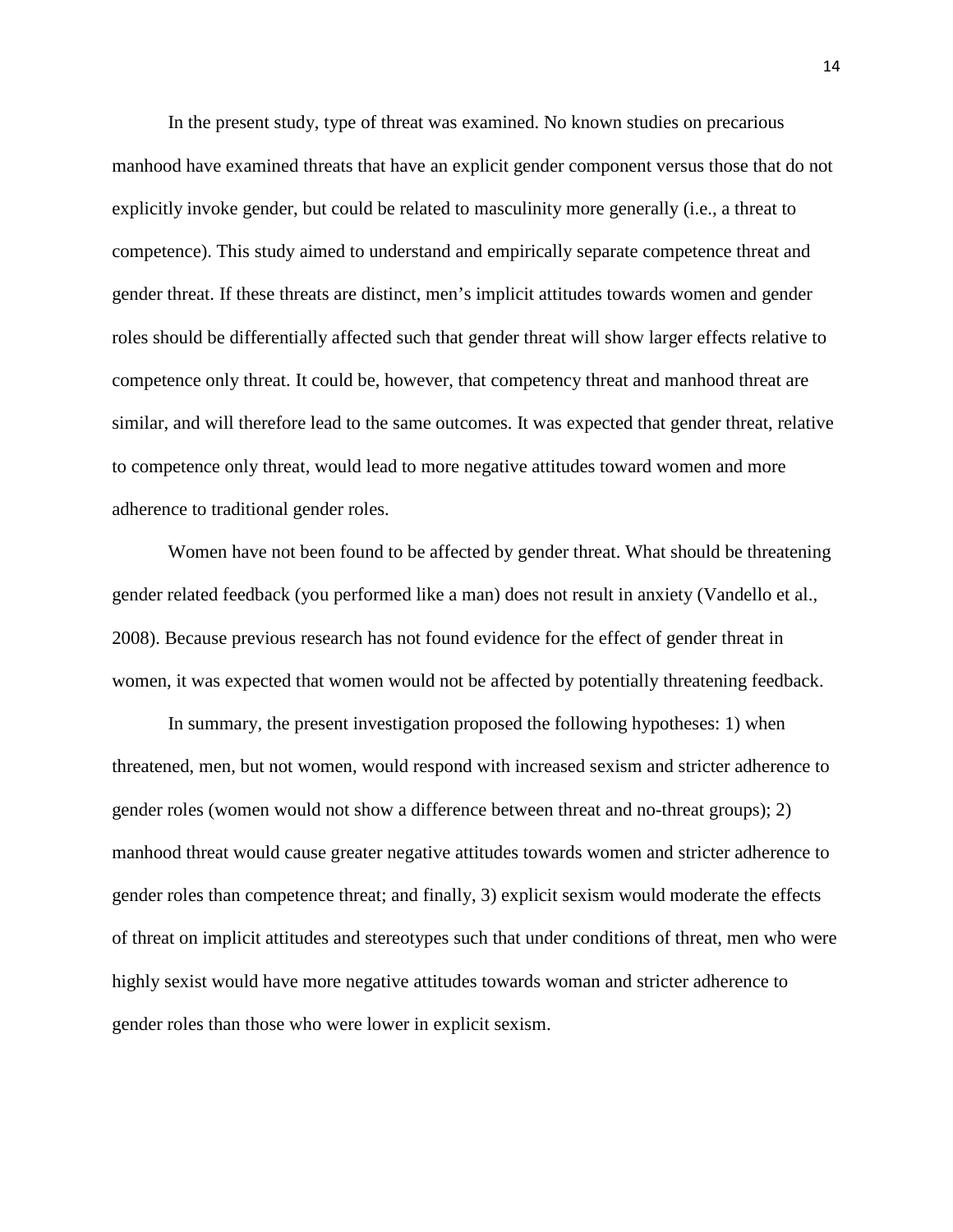#### **Method**

## **Participants**

Participants were recruited though Amazon's Mechanical Turk and were paid \$0.50 to participate in this study. Two participants completed only the sexism Implicit Association Task (IAT) and did not fill out the survey portion of the study. One hundred and four participants completed only the gender stereotype IAT and the survey portion of the study (41% men; 89% straight, 2% gay, 6.7 bi, 0% pansexual, and 1% asexual; 29% single, 20% in a relationship, 7% living with a partner, 36% married, 6% divorced). It is unclear why so many participants completed only the gender stereotype IAT. It may be that the program used was not reliable and crashed after doing just the gender IAT, or that one of the conditions had a glitch that skipped over the sexism IAT when it was after the gender IAT. At any rate, there was no difference in gender IAT scores between those who completed only the gender IAT and those who completed both the gender and sexism IAT's,  $t(472) = 0.81$ ,  $p = 0.41$ . Three hundred and seventy participants completed both IAT's and the survey (40% men; 89% straight, 3% gay, 3% bi, 2% pansexual, and .8% asexual; 29% single, 13% in a relationship, 9% living with a partner, 38% married, and 9% divorced).

## **Design**

The study used a 2 x 2 x 2 between subjects design, with threat (versus no threat), gender salience (versus no salience), and gender (male or female) as independent variables. After the completion of a line by section task, participants were randomly assigned to one of four false feedback conditions. In the threat/gender salient condition, participants were shown a normal distribution colored half pink and half blue, with lines showing average line bisection scores for men and women (women's being lower than men's) and an arrow labeled "your score" that was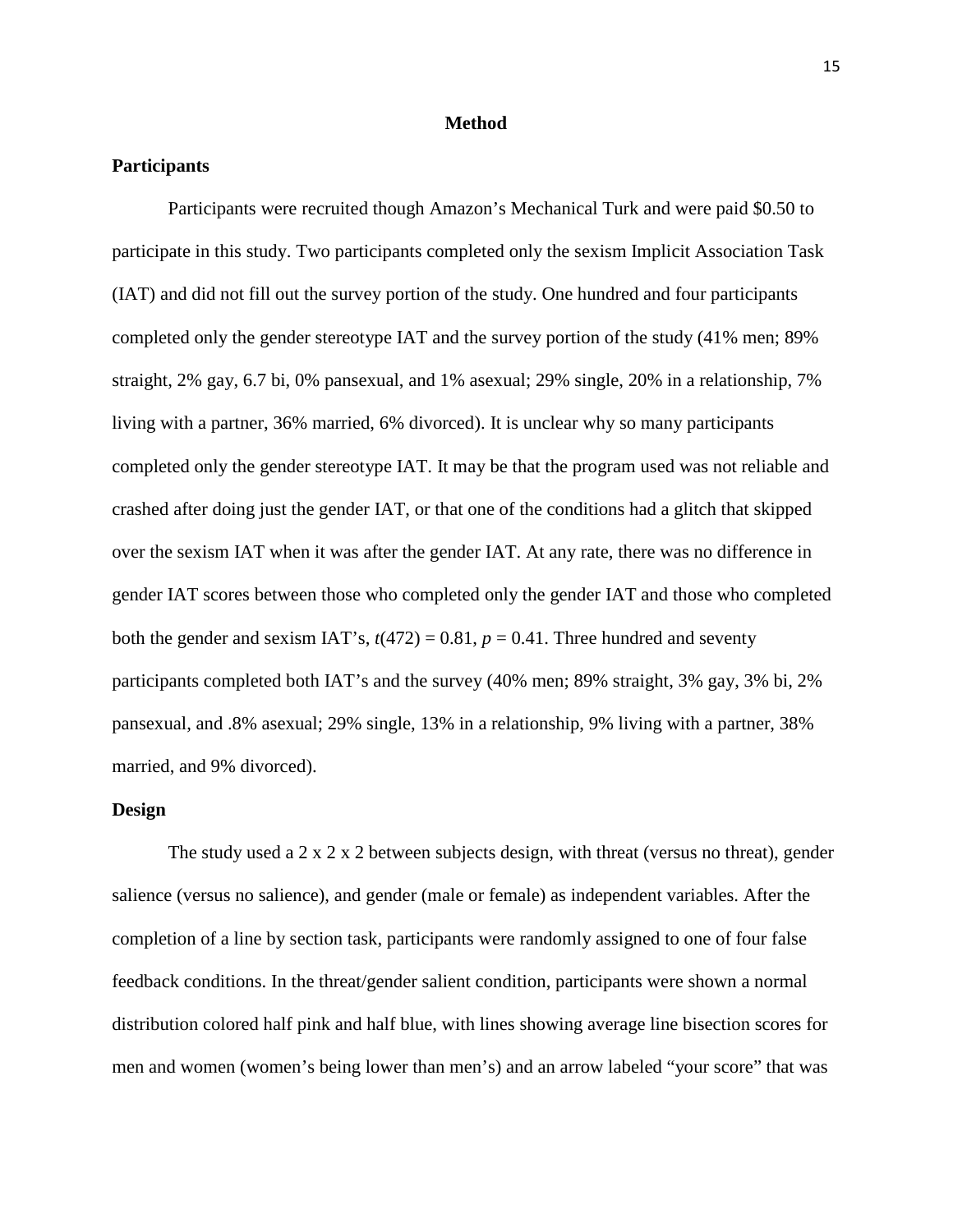placed closely to the women's average score. In the no threat/gender salient condition,

participants were shown on the same normal distribution described above, but this time the "your score" arrow was close to the average for men. In the threat/no salience condition, participants were shown a non-colored normal distribution with an arrow labeled "average score" pointing towards a line in the direct middle and another arrow labeled "your score" that was below the average score. In the no threat/no salience condition, participants were shown the same noncolored normal distribution, but with the "your score" arrow pointing to an above average score on the distribution. To avoid confusion and to ensure the manipulation was successful, under each normal distribution a sentence was written describing each distribution and the score the participant received. For example, in the threat/gender salient condition the statement read, "You performed similarly to other women who have completed this task." It was expected that online normal distributions would produce the desired effects as research by Vandello et al. (2008) has shown that receiving gender related feedback via computer adequately produces threat to manhood, and Glick et al. (2007) successfully induced threat by giving participants gender related feedback using normal distributions.

This study was originally designed for men only, so after data was collected, women in the gender salient threat condition (you performed like a woman) were recoded to be in the gender salient no-threat condition, and women in the gender salient no threat condition (you performed like a man) were recoded to be placed in the gender salient threat condition. This was done to assure that threat meant that participant either got gender incongruent feedback, or generic feedback saying they performed less well than others. The no threat conditions then only had people who were told they did better than others, or received gender congruent feedback.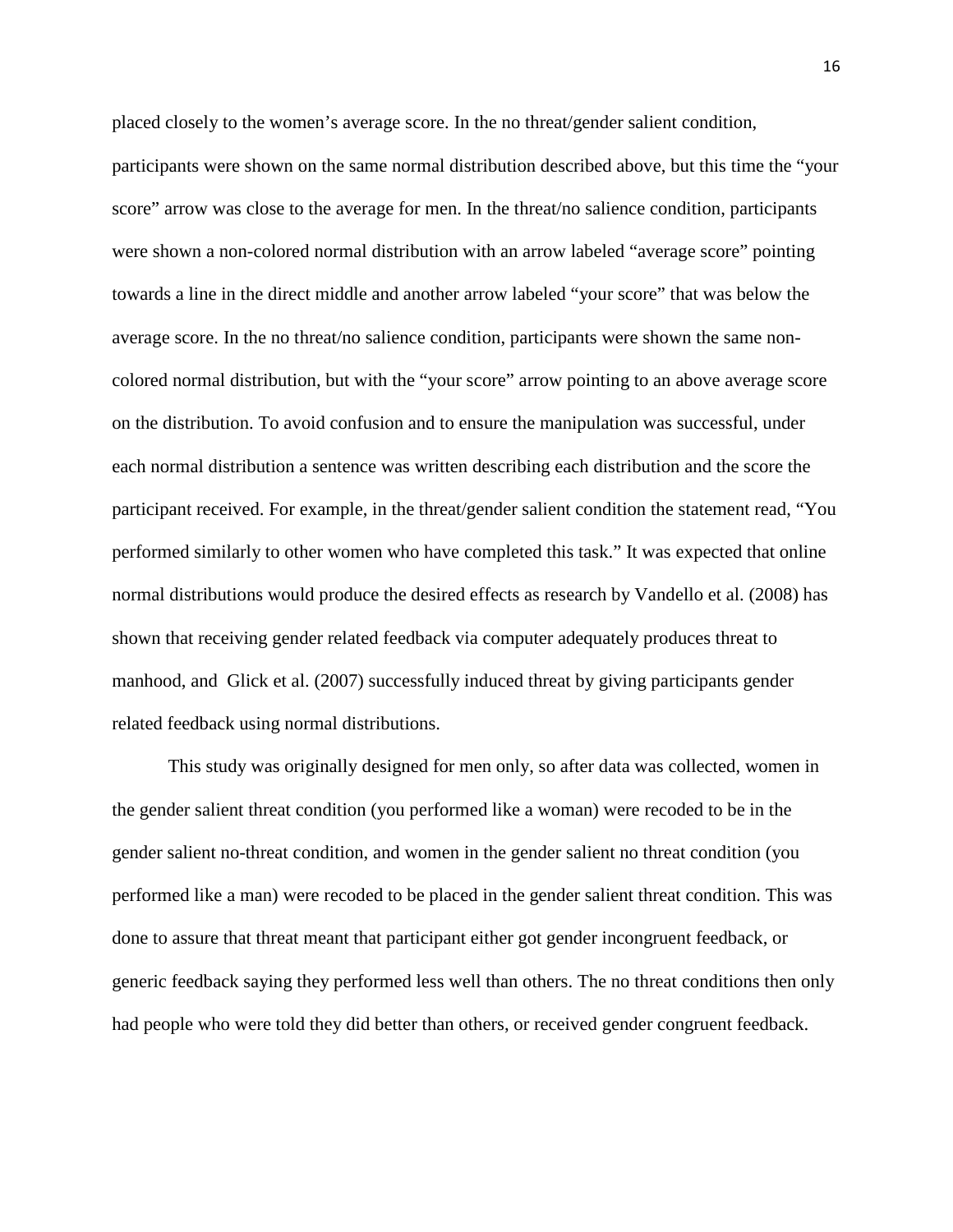## **Measures**

This study used the short version of the ambivalent sexism inventory (ASI; Glick & Fiske, 1996) to assess explicit sexism attitudes. This measure includes questions like "in a disaster women should be rescued first," and "feminists are making unreasonable demands of men." Participants rated their agreement on a 6 point Likert scale from 0 to 5. This scale was chosen because it has good discriminate and convergent validity (Glick & Fiske, 1996) and has been used to predict gender inequality across different cultures and countries (Glick & Fiske 2001). Questions from the ASI where averaged to give each participant a composite sexism score  $(M = 2.98, SD = 1.00, \alpha = .90).$ 

To asses implicit evaluations, two IAT's were used. The sexism IAT  $(M = .19, SD = .53)$ measured prejudice against women (associations of good and bad with men and women) and was adapted from the race IAT (Nosek et al., 2007). This IAT used 8 silhouettes (4 of men and 4 of women; see Appendix) along with 10 good and bad words (great, awesome, excellent, best, good, hate, grave, awful, grim, bad).

The second IAT  $(M = -0.46, SD = 0.51)$  measured endorsement of traditional gender roles (associations of home and work with men and women); all items were taken directly from the gender role IAT designed by project implicit (Greenwald, Banaji, & Nosek, 1998). Participants sorted 20 words (Julia, Michelle, Anna, Emily, Rebecca, Ben, John, Daniel, Paul, Jeffery, Home, Children, Family Marriage, Wedding, Corporation, Professional, Office, Business, Career) into category combinations: male and career, female and family, and the reverse. IAT's are essentially a double categorization task in which participants are shown an assortment of words or pictures and asked to sort them into one of two categories as fast as possible.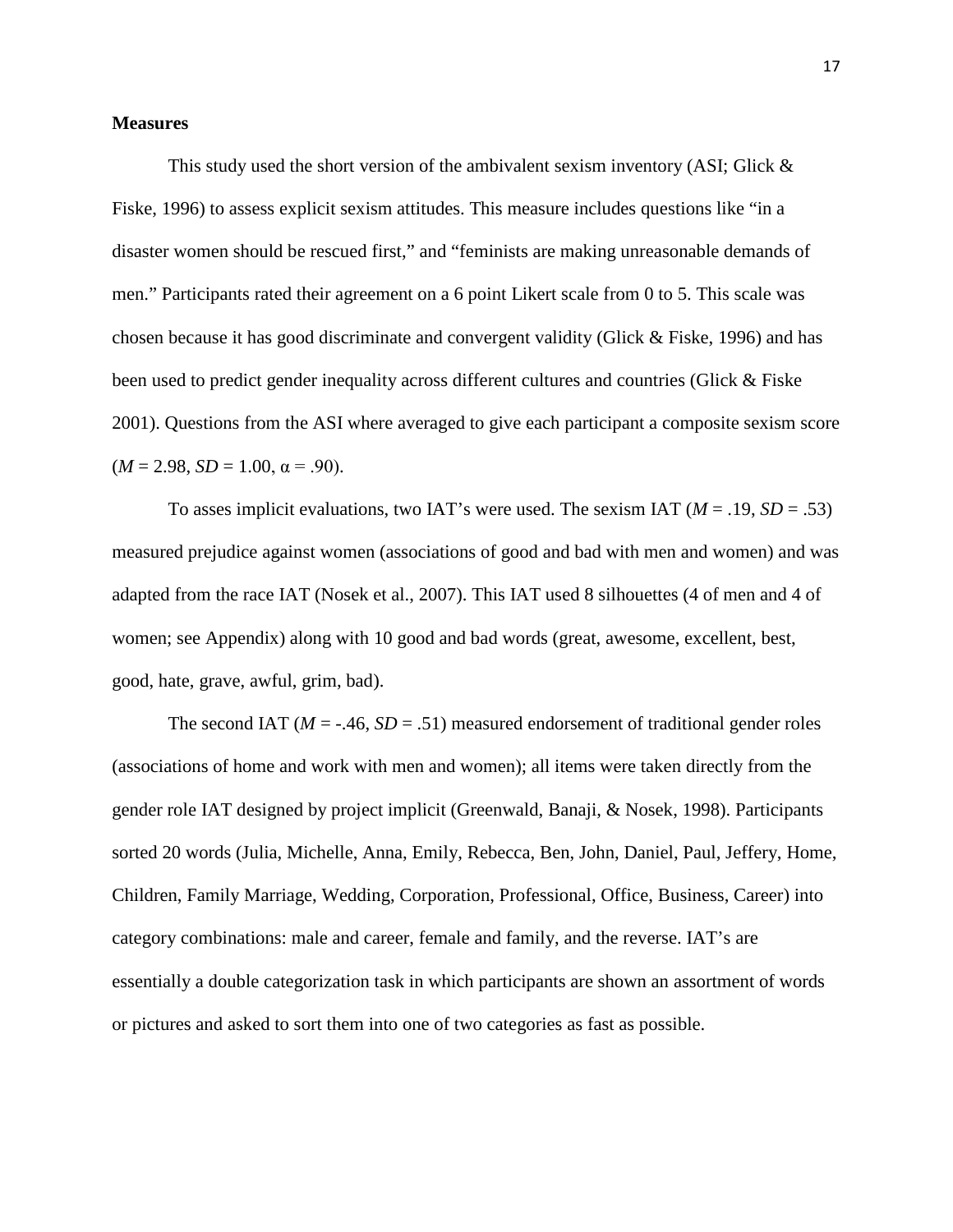IAT's have been shown to have a reasonable reliability ( $\alpha = 0.78$ ) and test-retest reliability ranges from .29-.69 (Lane, Banaji, Nosek, & Greenwald, 2007). Implicit and explicit measurements differ in their correlations, ranging from  $r = .13 - .79$ , but are distinguishable factors even when they are highly correlated (Lane et al., 2007). In the present study, implicit and explicit sexism measures were positively correlated, *r =*.25. The overall error rate for both IAT's was 7%. Error rates are the rate at which participants incorrectly sorted the target word into the wrong category. For example, they would sort "family" into "Woman or Career" instead of "Man and Family."

IAT's use differences in reaction times to assess the extent to which certain attributes are associated with particular groups (Greenwald et al., 1998). The IAT's were scored using syntax to create a D-score, which is the score of the reaction times for man and positive together (or man and career), minus reactions times for woman and positive together (or woman and career). Negative scores indicated stronger associations of man and positive (or man and career), whereas positive scores indicate stronger associations of women and positive (or women and career). Implicit measures were chosen because they are not susceptible to socially desirable responding (Slabbinck & Van Kenhove, 2010).

#### **Procedure**

Participants took a computer-based short version of the ASI (Glick & Fiske, 1996), which was generically called an attitude measure. After completing the ASI, participants clicked a link and were taken to a second web page where they completed a series of tasks, starting with an online line bisection task, which was described as a task of visual spatial reasoning. This task was chosen because it is objectively ambiguous (i.e., it's difficult to know how well one performs), but can be linked to gender stereotypes (e.g., men are better at visual-spatial tasks).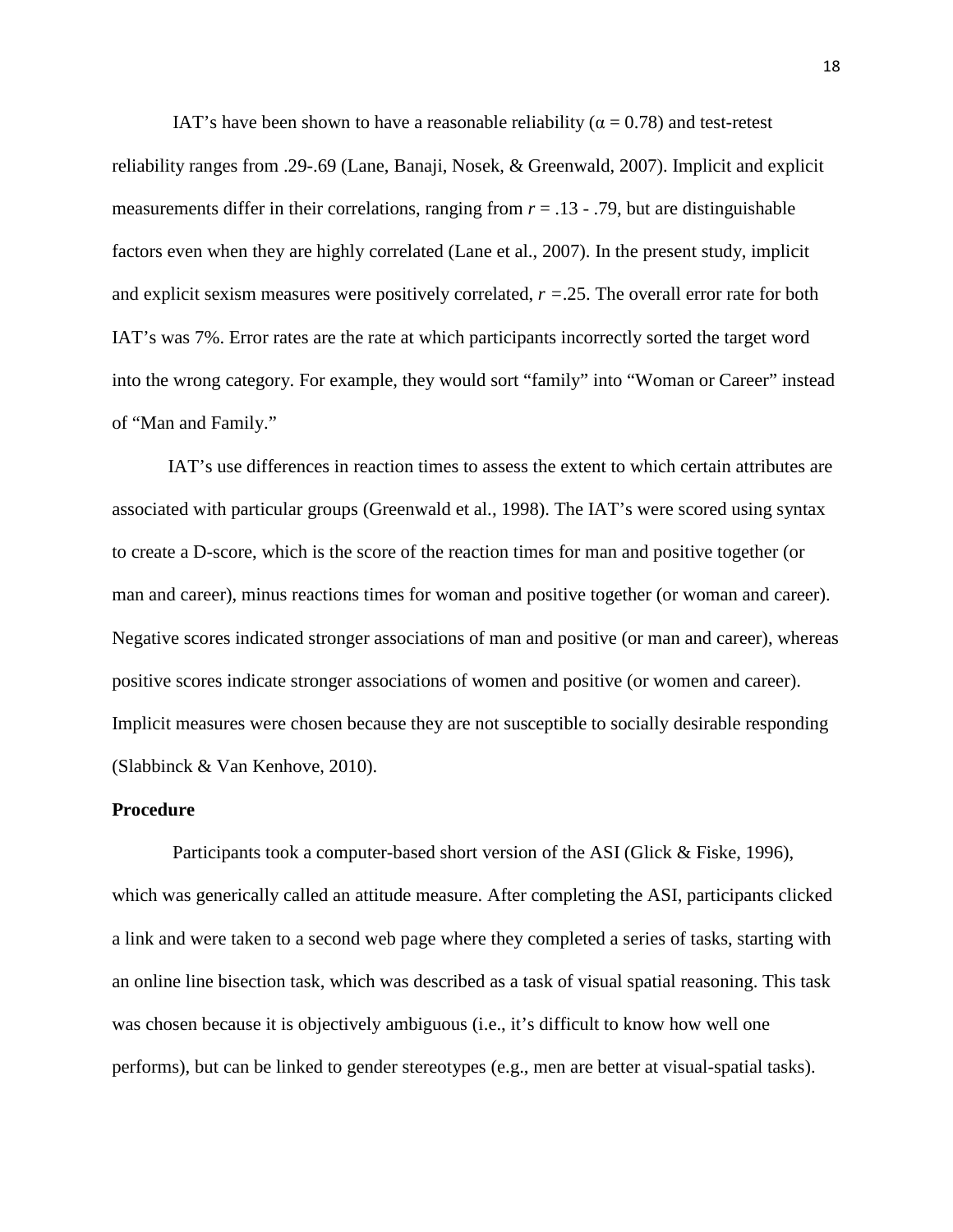After completion of the task, participants were randomly assigned to one of the four feedback conditions. After receiving the feedback, participants then completed the two IAT's, which were counterbalanced for order.

### **Data Analysis**

The study was originally designed for men only. For women there was not a competencegender salient condition (when they received gender congruent feedback their scores were shown to be lower than men's). Due to this difference, men and women were analyzed separately. The ASI was used as both a continuous (as a covariate) and dichotomous variable (as a moderator). To convert it to a dichotomous variable, scores were split at the mean, with those below labeled as "low sexist" and those above labeled as "high sexist." Explicit sexism was converted to a dichotomous variable for ease of presentation and analysis (all significant findings below using the dichotomous variable were significant using the continuous variable). For each of implicit sexism and implicit gender stereotype, two ANOVAs were run. First, a 2 (threat/ no threat) x 2 (salience/ no salience) ANOVA was run (explicit sexism was used as a covariate). Second, a 2 (threat/no threat) x 2 (Salience/ no salience) x 2 (high/low explicit sexism) ANOVA was run to examine the possible moderating influence of explicit sexism. Cohen's *d* was used to illustrate effect size for differences between two means.

### **Results**

#### **Men**

**Sexism.** Gender salience and threat did not interact to predict implicit sexism, *F*(1, 145) = .62, *p* = .43. The main effect of salience was not significant,  $F(1, 145) = 1.85$ ,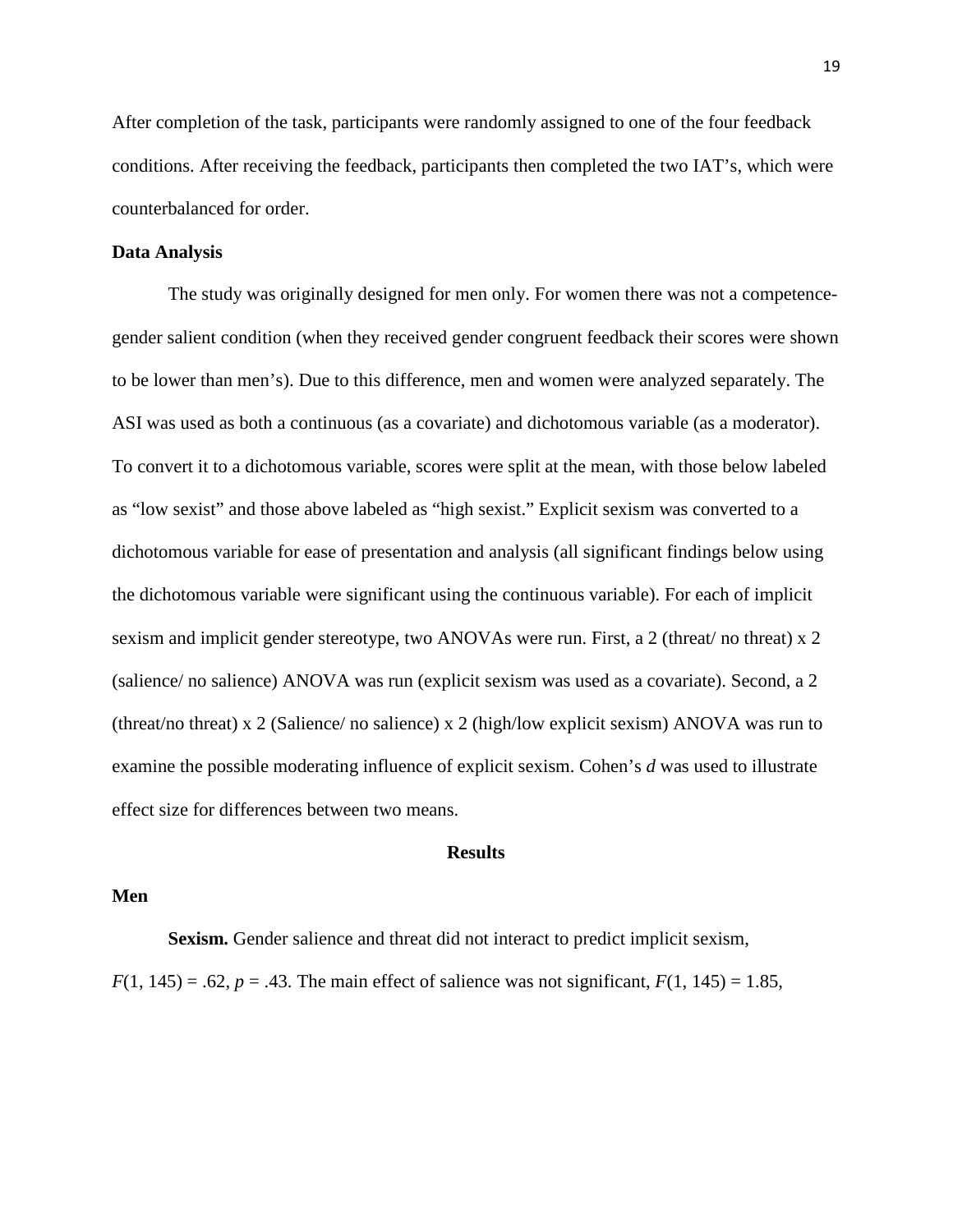$p = 0.18$ . However, the main effect of threat was significant (controlling for explicit sexism),  $F(1,145) = 4.05$ ,  $p = .04$ . Men who were threatened (*M* = -.14, *SD* = .47), versus not threatened  $(M = .001, SD = .51)$ , had less favorable implicit evaluations of women,  $d = -0.29$  (see Figure 2).

Explicit sexism did not interact with threat, salience, or the interaction of threat and salience to predict implicit sexism. There was a main effect for explicit sexism  $F(1, 141) = 4.6$ ,  $p = .03$ . Men high in explicit sexism had less favorable evaluations of women  $(M = -.12, SD = .42)$  than men low in explicit sexism  $(M = .04, SD = .61)$ ,  $d = -.32$ . Although explicit sexism was not a significant moderator, the effect of threat was significant for high sexist men (threat  $M = -0.22$ ,  $SD = 0.49$  versus. no threat  $M = -0.04$ ,  $SD = 0.40$ )  $d = -0.40$ , but not for low sexist men (threat  $M = .00$ ,  $SD = .52$  versus no threat  $M = .09$ ,  $SD = .70$ ).

**Stereotypes.** Gender salience and threat did not interact to predict a change in endorsement of traditional gender roles,  $F(1, 188) = .26$ ,  $p = .61$ . No main effects were found for either threat,  $F(1, 188) = .99$ ,  $p = .32$ , or salience,  $F(1, 188) = .18$ ,  $p = .67$ .

Explicit sexism did not interact with threat, salience, or the interaction of threat and salience to predict traditional gender role endorsement. There was a main effect of explicit sexism,  $F(1, 184) = 5.34$ ,  $p = .02$ . Men low in explicit sexism had less endorsement of traditional roles ( $M = -0.25$ ,  $SD = 0.70$ ) than men high in explicit sexism ( $M = -0.44$ ,  $SD = 0.50$ ),  $d = 0.31$ . However, both of the means indicated an endorsement of traditional roles (i.e., men work and women stay home),  $t(191) = -.91, p < .01$ .

#### **Women**

**Sexism.** Gender salience and threat did not interact to predict implicit sexism, *F*(3, 212) =.20, *p*=.65. No main effects were found for threat, *F*(1, 212) = .20, *p* = .60, or salience,  $F(1, 212) = 1.0, p = .30$ .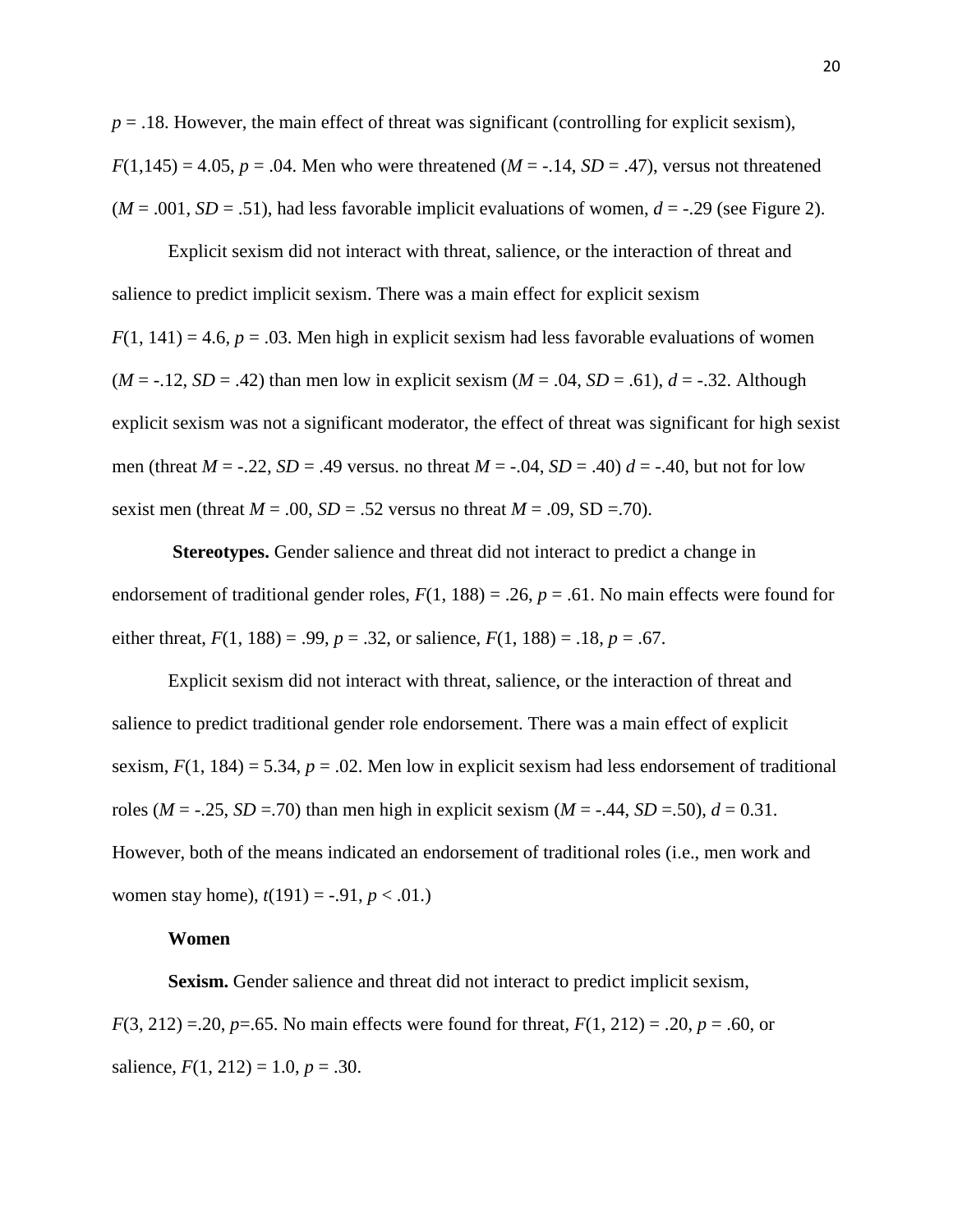Explicit sexism interacted with threat and salience to predict implicit sexism,

 $F(1, 208) = 4.46$ ,  $p = .04$ . For each of the gender salient and not salient conditions, a 2 (threat or no threat) x 2 (high/low sexism) ANOVA was performed. The interaction was not significant in the no salience condition,  $F(3, 208) = 0.72$ ,  $p = 0.39$ . However, in the gender salient condition, there was a significant interaction between threat and explicit sexism,  $F(3, 208) = 4.4$ ,  $p = 0.04$ (see Figure 3). When gender was salient, low sexist women who were threatened ("you performed like a man") had more favorable evaluations of men ( $M = .31$ ,  $SD = .44$ ) than those who were not threatened ( $M = .57$ ,  $SD = .35$ ),  $F(1, 208) = 4.30$ ,  $p = .039$ ,  $d = -.65$ . High sexist women showed the opposite, albeit non-significant, pattern (threat  $M = .45$ ,  $SD = .47$ ; no threat  $M = .31$ ,  $SD = .54$ ),  $F(3, 98) = 1.3$ ,  $p = .25$ ,  $d = .28$ . These results did not support hypothesis one (men, but not women would be affected by gender threat), but they do give evidence for hypotheses two (gender threat would be different from competence threat) and three (explicit sexism would moderate the effects of threat). There was no effect for competence threat for women,  $F(1, 208) = 1.03$ ,  $p = 31$ .

**Stereotypes.** Gender salience and threat did not interact to predict endorsement of traditional gender roles  $F(1, 272) = 2.87$ ,  $p=0.09$ . No main effects were found for threat,  $F(1, 272)$ =.05, *p* = .82, or salience *F*(1, 272) = .84, *p* = .35.

Explicit sexism did not predict tradition gender roles endorsement as a main effect, nor did it interact with threat, salience, or the interaction of threat and salience. .

For a complete comparison of men's and women's scores for the sexism IAT and gender role IAT by experimental condition, see Tables 1 and 2 respectively.

## **Discussion**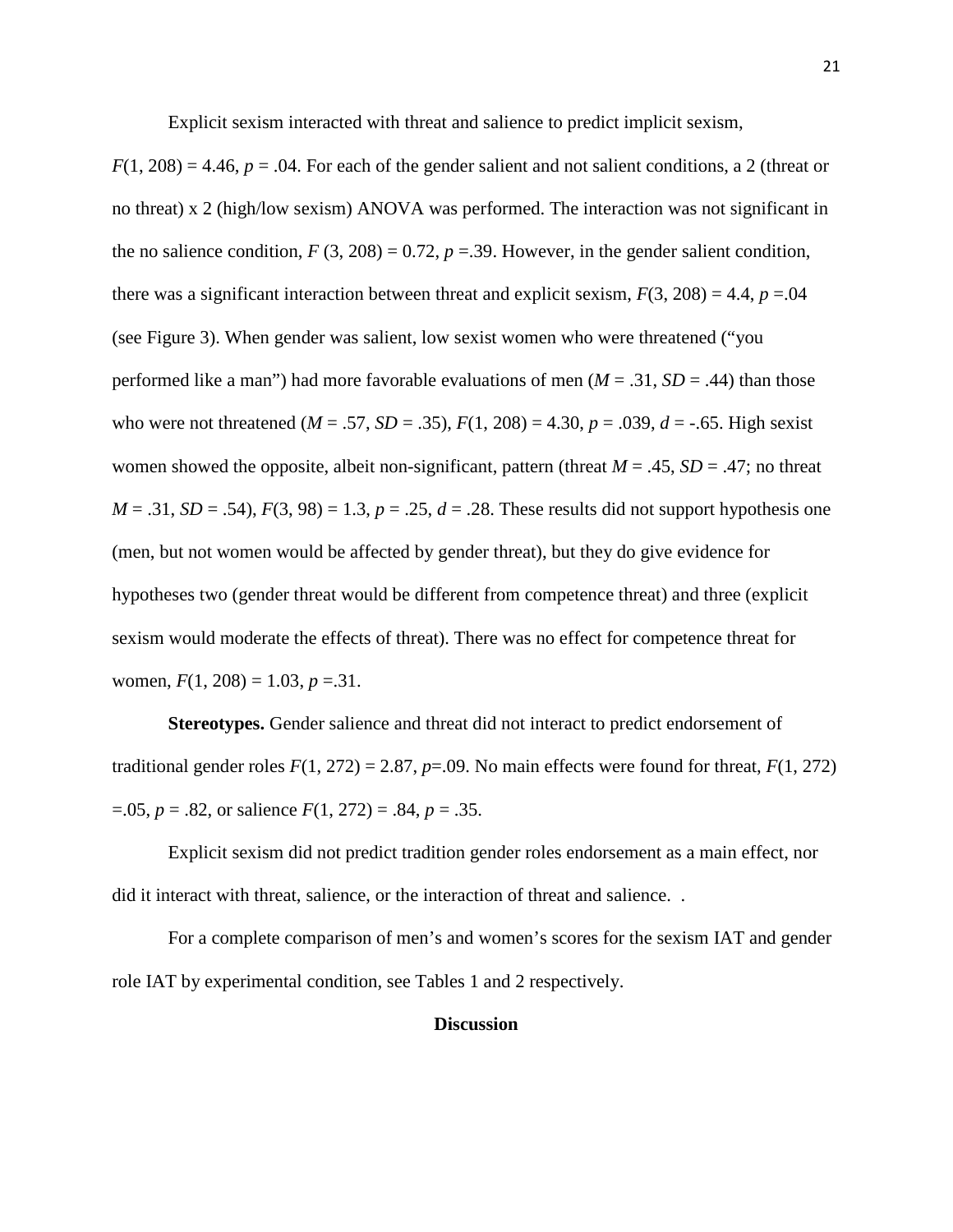This experiment tested the effect of gender threat on implicit sexism and gender role stereotypes. Past research has found that men, but not women, are susceptible to gender threat (Vandello et al, 2008; Vandello & Bosson, 2013). For example, after receiving gender incongruent feedback, men filled in more anxiety words than women in an ambiguous word completion task (Vandello et al, 2008). It has been argued that womanhood is granted through biology and therefore is not susceptible to gender threat. When manhood is threatened it instigates a series of compensatory cognitions and behaviors designed to reassert manhood and lower anxiety (Winegard, et al, 2014). Results of the current experiment suggest that one compensatory cognition seems to be an increase in prejudice against women, supporting hypothesis one that when men are threatened they will react with increased sexism. Unexpectedly, results showed that gender threat can affect both men and women, at least implicitly. Men and women showed increased implicit sexism after threat, but there were no changes for either gender on stereotype adherence after threat. These results could imply that in a world of increasingly shifting gender roles, the status of womanhood may be changing from one granted by biology to one that requires proof, just like manhood.

Hypothesis two (gender threat would be more influential than competence threat alone) was not supported; men reacted similarly (i.e., had less favorable evaluations of women) regardless of salience of the situation. This is not a big surprise as past research on competence threat and gender threat has been mixed. Franchina, Eisler, and Moore (2001) found that the gender relevance of a situation was important to how men perceive threats and that perception influences men's reactions to female threat. Pascoe (2005), on the other hand, found that competence is an integral part of masculinity and suggests that both salient and non-salient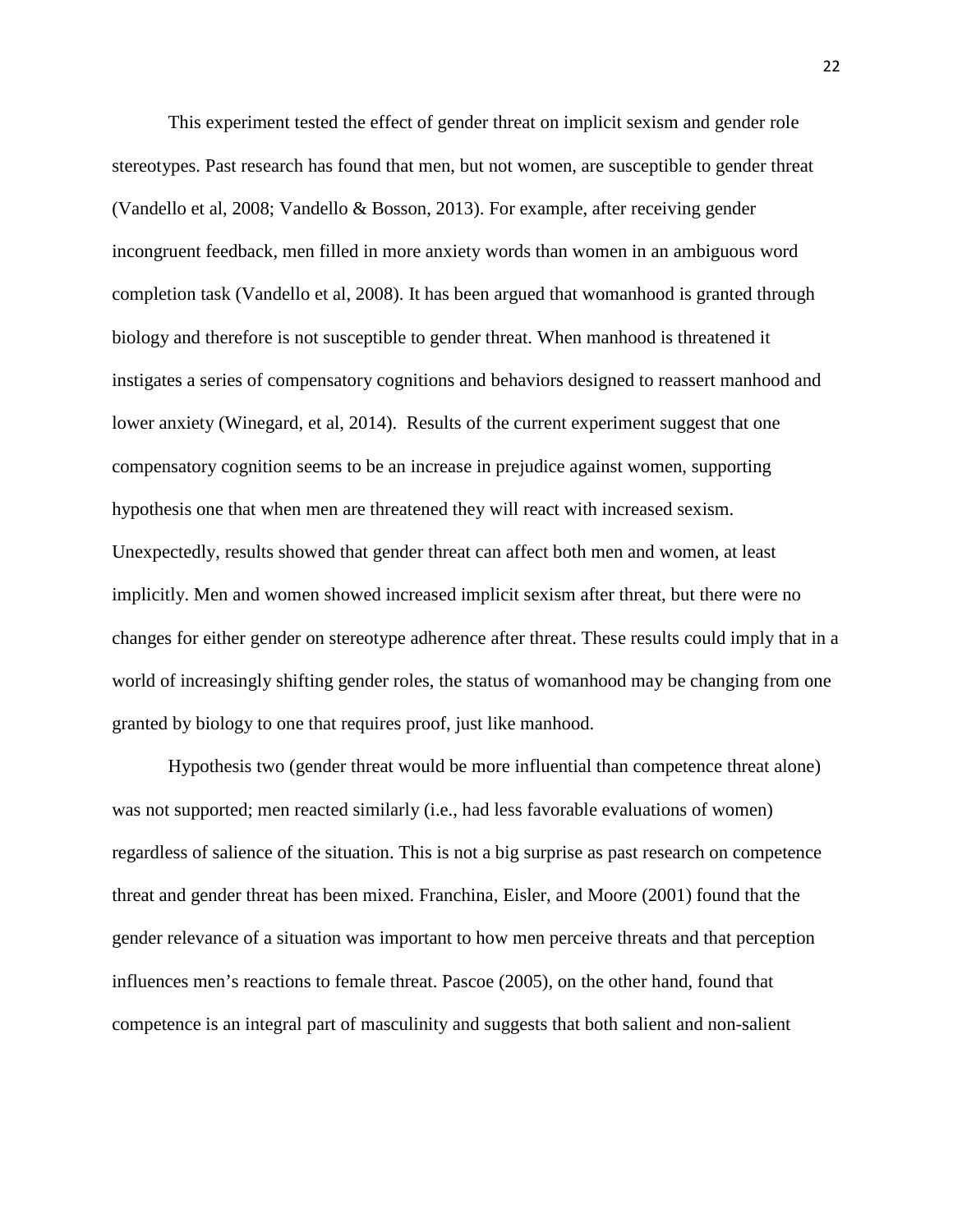threats will produce the same results because they are part of the same system. The results of the present study are consistent with Pascoe's theory.

A moderating effect of explicit sexism was not found for men, suggesting that regardless of explicit sexism men are likely to react with prejudice towards women when threatened. However, although not statistically significant, the effect appeared to be stronger for highly sexist men, which is consistent with hypothesis three. The ideals and social pressures of manhood may be so prevalent that they operate at the unconscious level, which may be why we did not find a moderating effect of explicit sexism.

Unlike prior research (e.g., Vandello et al, 2008; Vandello & Bosson, 2013), the current study found gender threat effects for women. Specifically, gender threat interacted with women's explicit sexism to predict implicit gender evaluations (competence did not show any effects). For women low in explicit sexism, those who received gender incongruent feedback (i.e., "you performed like a man") had more favorable implicit evaluations of men (less favorable implicit evaluations of women) compared to those who received gender congruent feedback (i.e., "you performed like a woman"). This could suggest that when women who explicitly endorse gender equality are told they do things like men, or perhaps even when they are in positions typically occupied by men, they may be more likely to endorse implicit sexism. Another interpretation could be that low sexist women were reacting to threat in a potentially positive manner by showing less favorability towards women (and more favorability towards men) than they might normally (overall IAT results suggest that women were biased towards their own gender,  $t(215) = 11.49, p < .001$ ).

Women who were high in explicit sexism showed the opposite, albeit non-significant, pattern. Those who received gender incongruent feedback appeared to be less favorable towards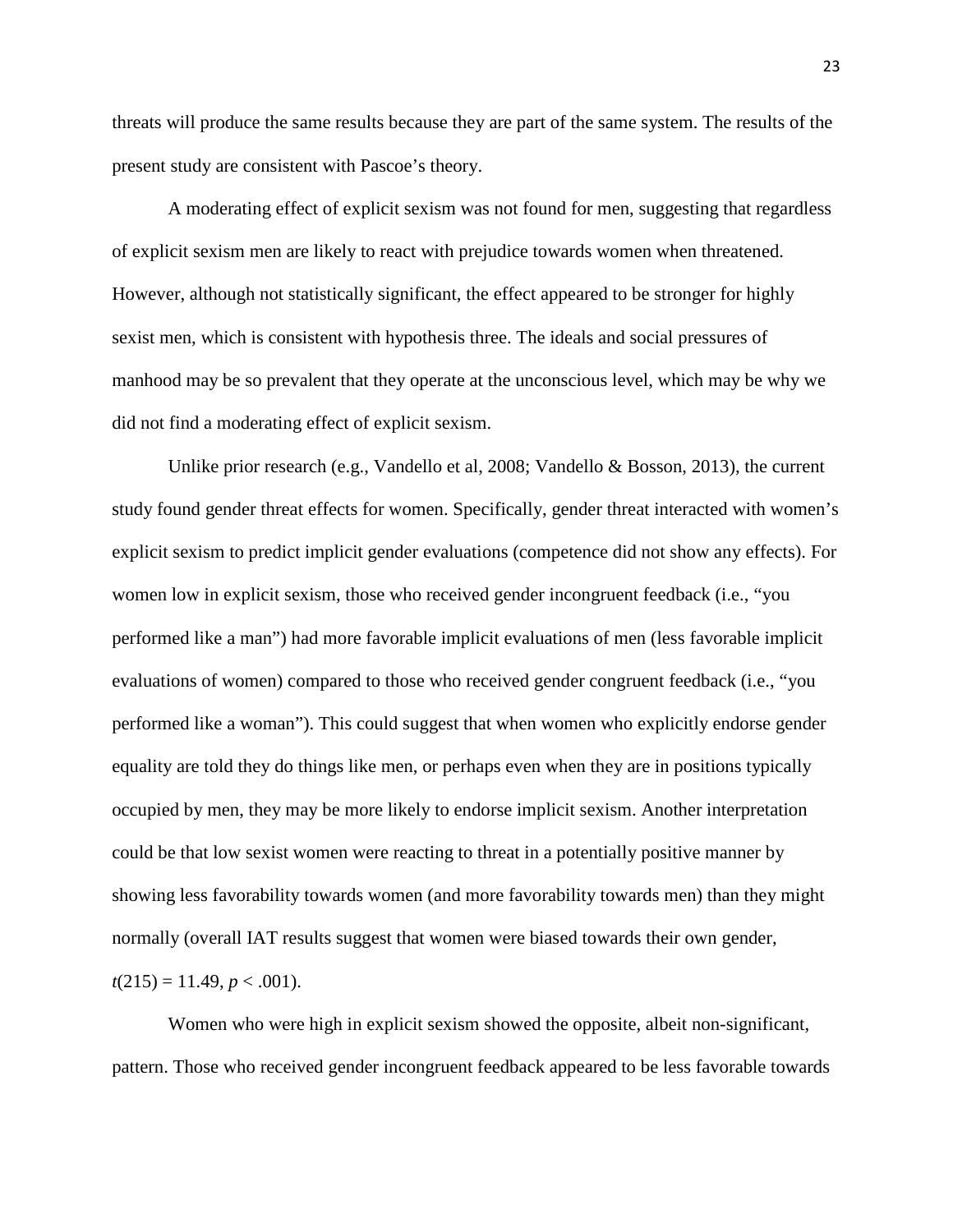men (and more favorable towards women) than those who received the gender congruent feedback. It should be noted that this pattern is similar to what was observed for men (under threat they were less favorable to the opposite gender). These results may suggest that for women who endorse explicit sexism most gender salient situations become threatening situations, habituating these women to more overt types of threats. When women high in explicit sexism are told they scored like men it may be that they are reminded of their explicit beliefs (that they should be different from and lesser than men), which then creates cognitive dissonance that temporarily reverses their beliefs so they endorse women as better than men. It is important to note that these results go against the current theoretical paradigm and need to be replicated and studied further before they are accepted.

Rudman and Fairchild (2004) found that the fear of backlash led men and women to act in more stereotypical ways. This study did not find any evidence to support that threat (which, if anyone found out about their score, could lead to backlash) increased endorsement of stereotypes for men or women. Interestingly, stereotype scores were high in both genders (i.e., adherence to traditional gender roles). These results may have been found because the performance feedback was only shown briefly and there was no way anyone would know the results, besides the researcher, so fear of backlash was not activated. Alternatively it may be that stereotype endorsement, at the implicit level, is harder to manipulate because individuals are socialized since early childhood on what behaviors are appropriate for each gender.

#### **Implications and Future Directions**

Endorsing sexually prejudiced attitudes is one way men bolster their masculinity (Kroeper et al., 2014). At both the implicit and explicit levels, endorsing prejudice seems like a way to assuage anxiety related to gender threat. Vandello and Bosson (2013) and Jones and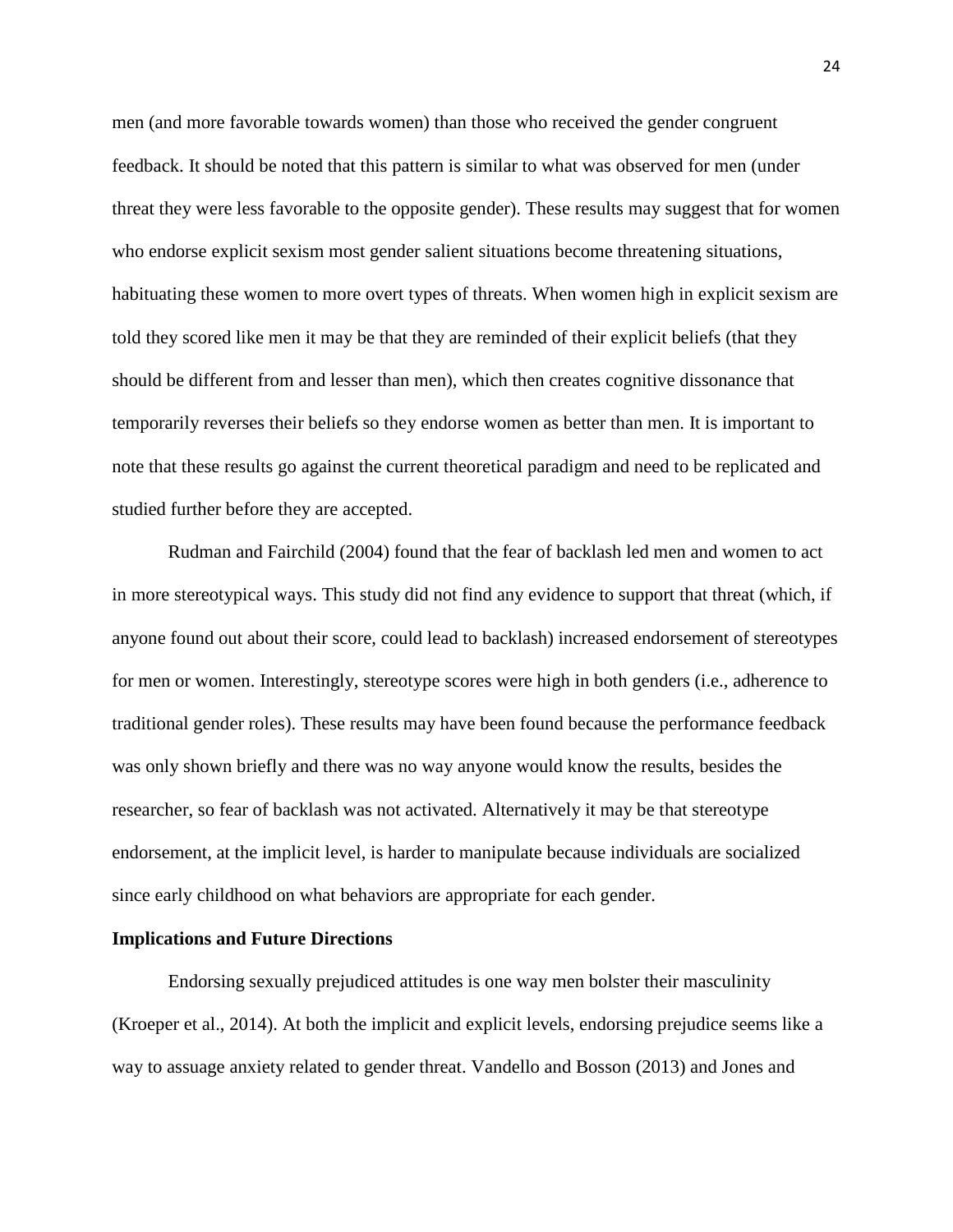Heesacker (2012) show evidence that manhood threat is felt across many situations, even by men who do not typically experience manhood concerns, and occurs regardless of one's self concept. The results of the present study indicate this may also be true for women. However, because of the theoretical implausibility of the results for women, no firm conclusions can be drawn.

Results of the present study suggest that implicit attitude change after threat could be a barrier to women's equality, and future research needs to examine if changing implicit attitudes changes cognitions and hiring decisions. Men who experience threat are more likely to endorse prejudice, which may make it more likely they will choose a man for a position of power over a woman, even if this man considered himself a feminist or someone who endorses gender equality.

Since women low in explicit sexism were found to be susceptible to threat, it could be that even women in positions of power, who should be low in explicit sexism (they should believe they can do as good of a job as a man), can be impeding other women's rise to the top. When women low in explicit sexism were threatened, they reacted with more favorable attitudes towards men, so they may give a high ranking position to a man rather than a woman due to changes in implicit sexism beliefs. Future research needs to be done to see how threat to womanhood affects other women's chances of being put in positions of power. Future research should further examine implicit effects of gender threat in women to see if these changes in implicit sexism lead to actual explicit behavioral changes.

Manhood threat has been shown to lead to increased sexual harassment in the work place (Berdahl, 2007). It could be that increased implicit sexism leads to increased objectification, which makes men feel it is ok to engage in sexual harassment. Women can only be objectified in a sexist culture; in nonsexist societies, women would be seen as human, like men. Future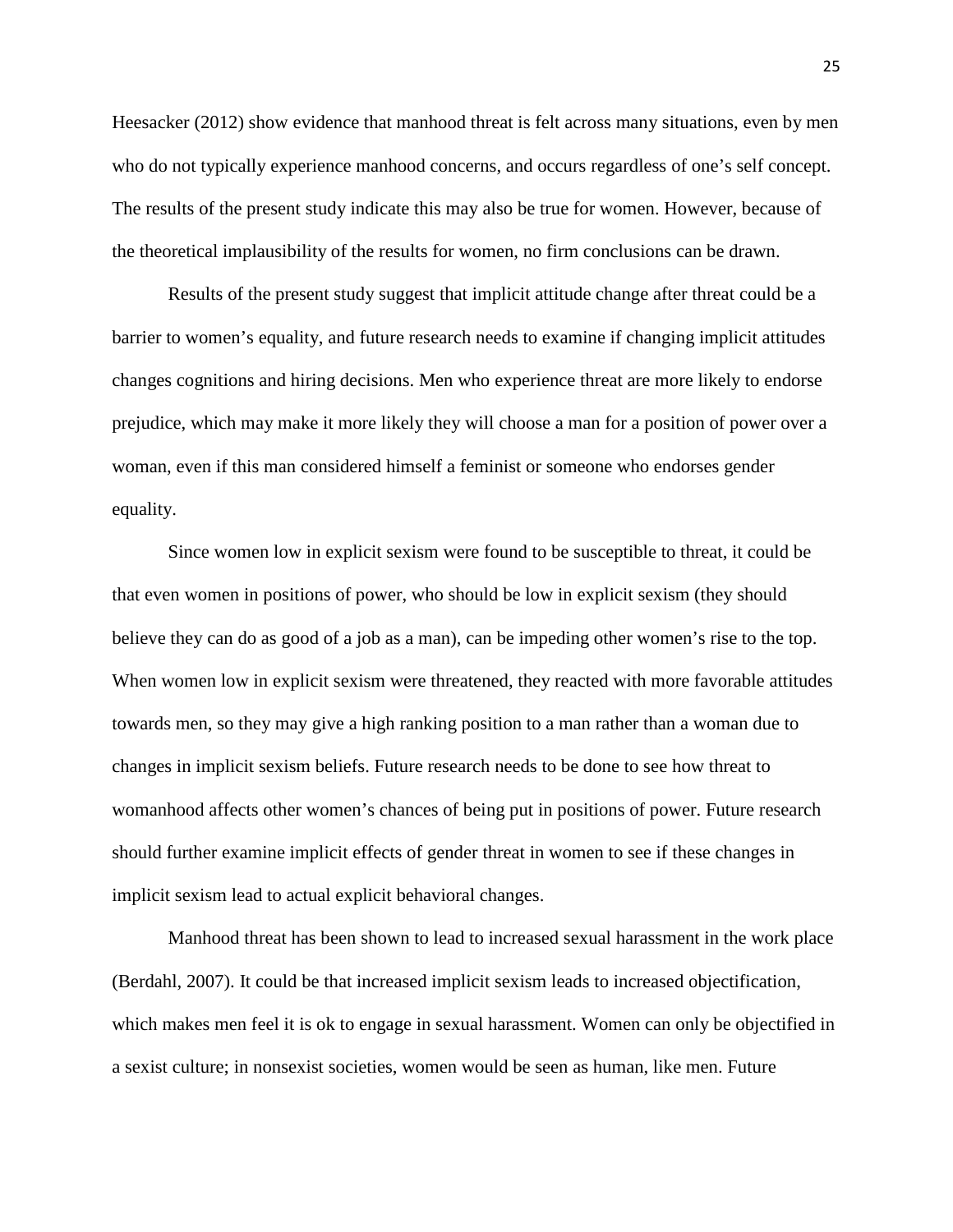research should examine the connection between implicit attitudes and explicit behaviors, so that better workplace interventions can be put in place to protect women from sexual harassment. One could examine if there is a link between implicit increases in sexism and increases in both implicit and explicit objectification of women.

Although this research did not look at homosexuality specifically, past research has shown that homophobia is linked to secondhand undesired feminization and increased homonegativity (O'Neil 1981). If this is indeed the case, then increased prejudice towards women should generalize to increased prejudice against homosexuals. Precarious manhood is not just a threat to gender equality, but also lesbian, gay, and bisexual (LGB) equality as well. Future research could be done to see if threat from a LGB person (e.g., undermining a straight persons authority or decision) leads to increased negative feelings towards that specific person and also if it generalizes to all LGB individuals. An IAT or explicit measure of attitudes towards queer individuals could be used to reach this goal.

## **Limitations**

This study was originally intended for men only, so the task itself was designed to be potentially threatening to men. There was no condition in which women were told they performed like women and that performing like a woman was better than performing like a man. Women were not affected by non-gender salient competence threat, so it does not seem likely that this would affect the results. Future research should look at the effects of a woman being told she performed like a women and having it be better than performing like a man. This pattern may not result in the same conclusions found in this study because it may be that in the no threat condition, where the results were you performed poorly like other women, stereotype threat (Spencer, Steele, & Quinn, 1999) was actually being activated and not a desired feminization. In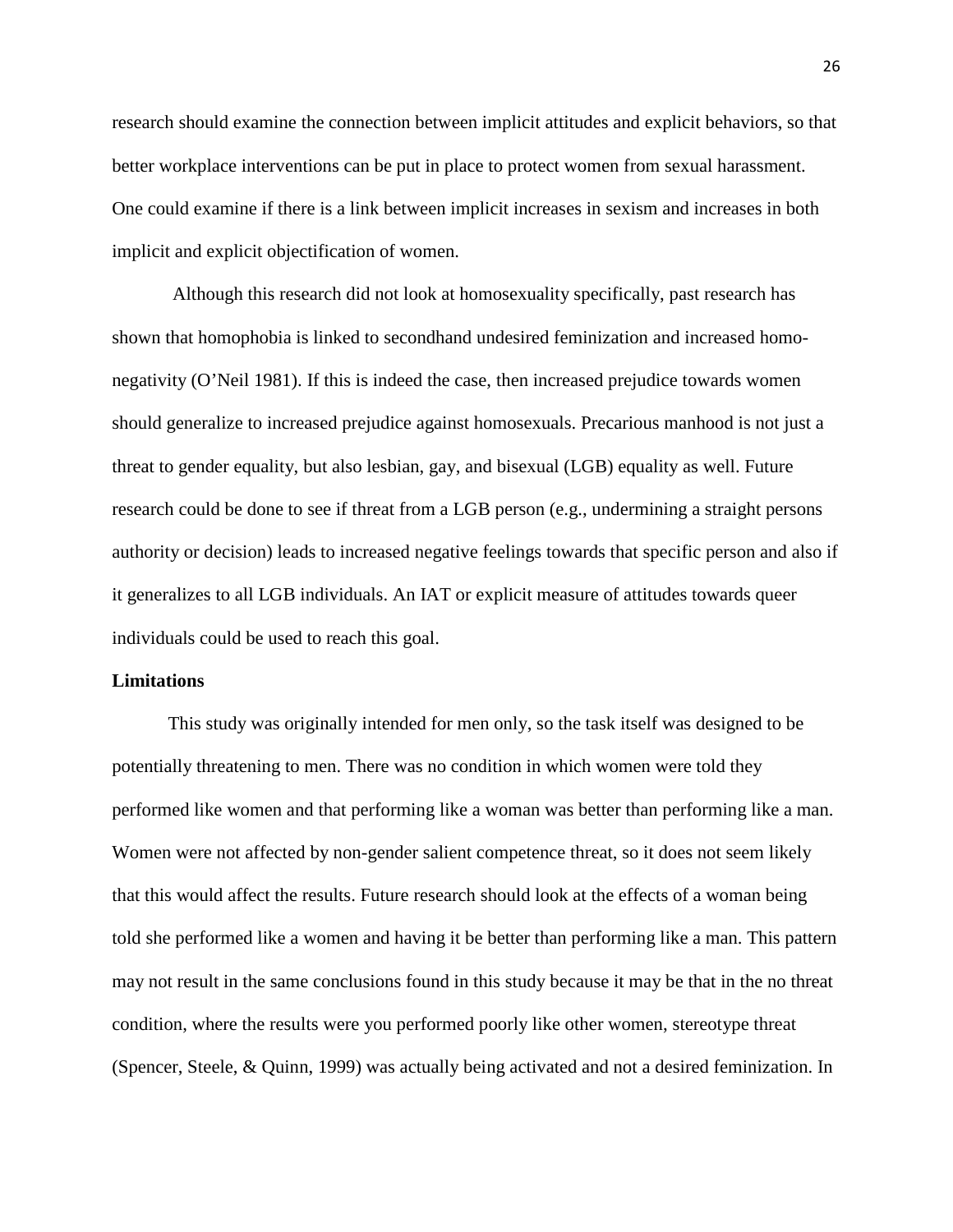this interpretation, these low sexist women may be more favorable towards women (less favorable towards men) as a way to cognitively combat the fact that they may have confirmed negative stereotypes about women even though they hold egalitarian views.

Participants generally had positive attitudes towards women on the sexism IAT. Even though silhouettes were chosen to avoid an attractiveness confound, it may be that the female silhouettes were seen as more attractive/appealing than the male images. Future research could modify the IAT to use gender stereotypical names like Mark or Amanda, instead of silhouettes, to address this potential problem.

It has been shown that men tend to punish non-traditional women harshly with hostile sexism (Bosson & Vandello 2013). Future studies should examine whether implicit sexist attitudes are directed at all women, or only non-traditional women. Given that gender role conformity did not increase after threat, it seems unlikely that there would be a difference in hostility depending on the type of women. It is important to empirically test this assumption. A study could be done with an IAT that specifically looks at good and bad evaluations of woman and work and women and home to see if there is a difference in hostility after threat. One could also look at aggressive or sexually harassing behavior towards housewives or working women after threat.

Finally, this study had relatively small effect sizes. However, the feedback was entirely online. Since precarious manhood, which may be more appropriately called precarious gender in light of the present findings, is a social phenomenon, the full threat effect may not have been felt by the participants because the online threat lacked a more interpersonal/social element. A replication with participants getting gender inconsistent feedback from a researcher should have a greater effect size. Giving participant feedback out loud in a group should produce the most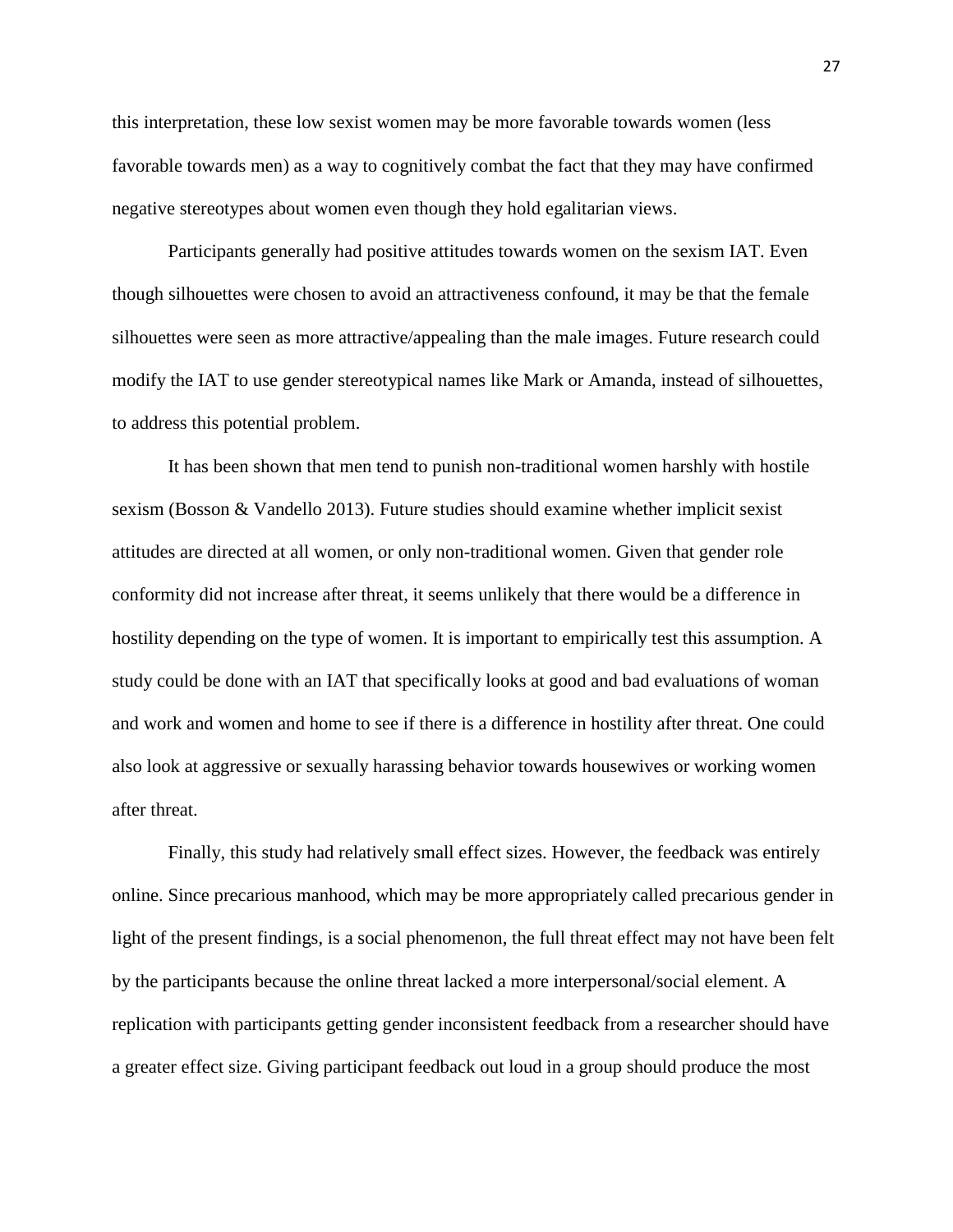threat and therefore the biggest effect size. Precarious gender is a social construct, and its consequences are most prevalent when others are there to confirm or deny one's gender identity.

## **Conclusions**

This study is novel because it looked at general implicit effects of gender threat. Findings provide evidence that both men and women are susceptible to gender threat, and that for women, gender threat may be moderated by explicit sexism. For men, any type of threat can lead to increased negative evaluations of women, even when gender is not mentioned or salient. Furthermore, explicit sexism does not appear to moderate this effect for men. Finally, gender threat did not affect implicit gender role associations. The disconnect between sexism and gender stereotypes should be investigated further, as one of the assumptions of this experiment was that sexism and gender stereotypes are closely related and would both be affected by threat.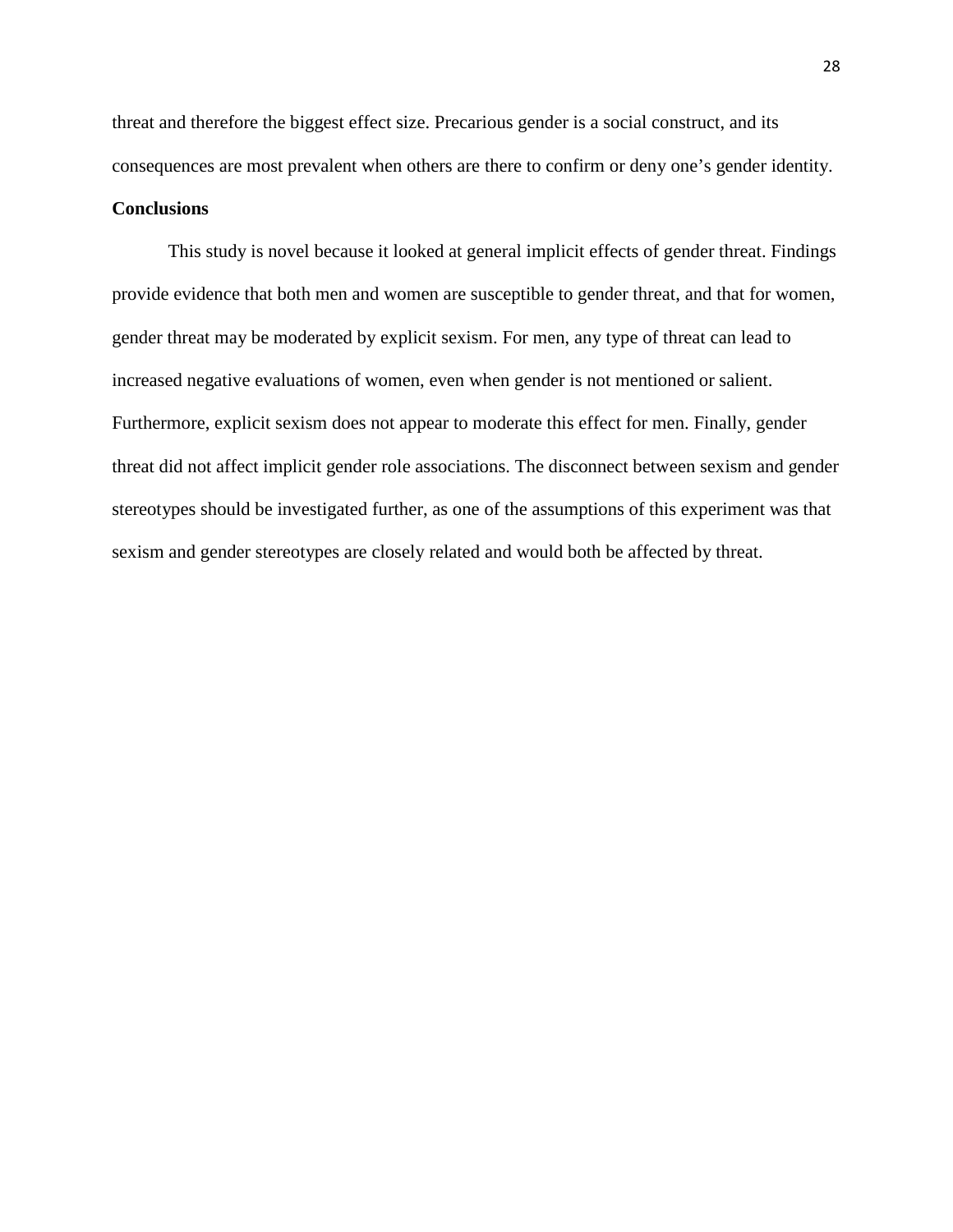#### References

- Berdahl, J. (2007). Harassment based on sex: Protecting social status in the context of the gender hierarchy. *Academy of Management Review, 32*(2), 641-658.
- Bosson, J., Vandello, J., Burnaford, R., Weaver, J., & Arzu Wasti, S. (2009). Precarious manhood and displays of physical aggression. *Personality and Social Psychology Bulletin, 35*(5), 623-634.
- Bosson, J., Vandello, J. (2011). Precarious manhood and its links to action and aggression. *Current Directions in Psychology*. *20*(2), 82-86. DOI: 10.1177/0963721411402669.
- Bosson, J., Vandello, J. (2013). Manhood, womanhood, and the importance of context: A reply to commentaries. *Psychology of Men and Masculinity*. 14(2) 125-128. DOI: 10.1037/a0032437.
- Brandt, M. (2011). Sexism and gender inequality across 57 societies. *Psychological Science. 22*(11), 1413-1418. DOI: 10.1177/0956737611420445.
- Chaney, C. (2009). Boys to Men: How perceptions of manhood influence the romantic partnerships of black men. *The Western Journal of Black Studies*. 33(2) 110-122.
- Cramer, P. (1998) Threat to gender representation: Identity and identification. *Journal of Personality. 66*(3).
- Eisler, R. M., Franchina, J. J., Moore, T. M., Honeycutt, H. G., & Rhatigan, D. L. (2000). Masculine gender role stress and intimate abuse: Effects of gender relevance of conflict situations on men's attributions and affective responses. *Psychology of Men & Masculinity*, *1*(1), 30-36. doi:10.1037/1524-9220.1.1.30.

Funk, L., Werhun, C. (2011). "You're such a girl!" The psychological drain of the gender-role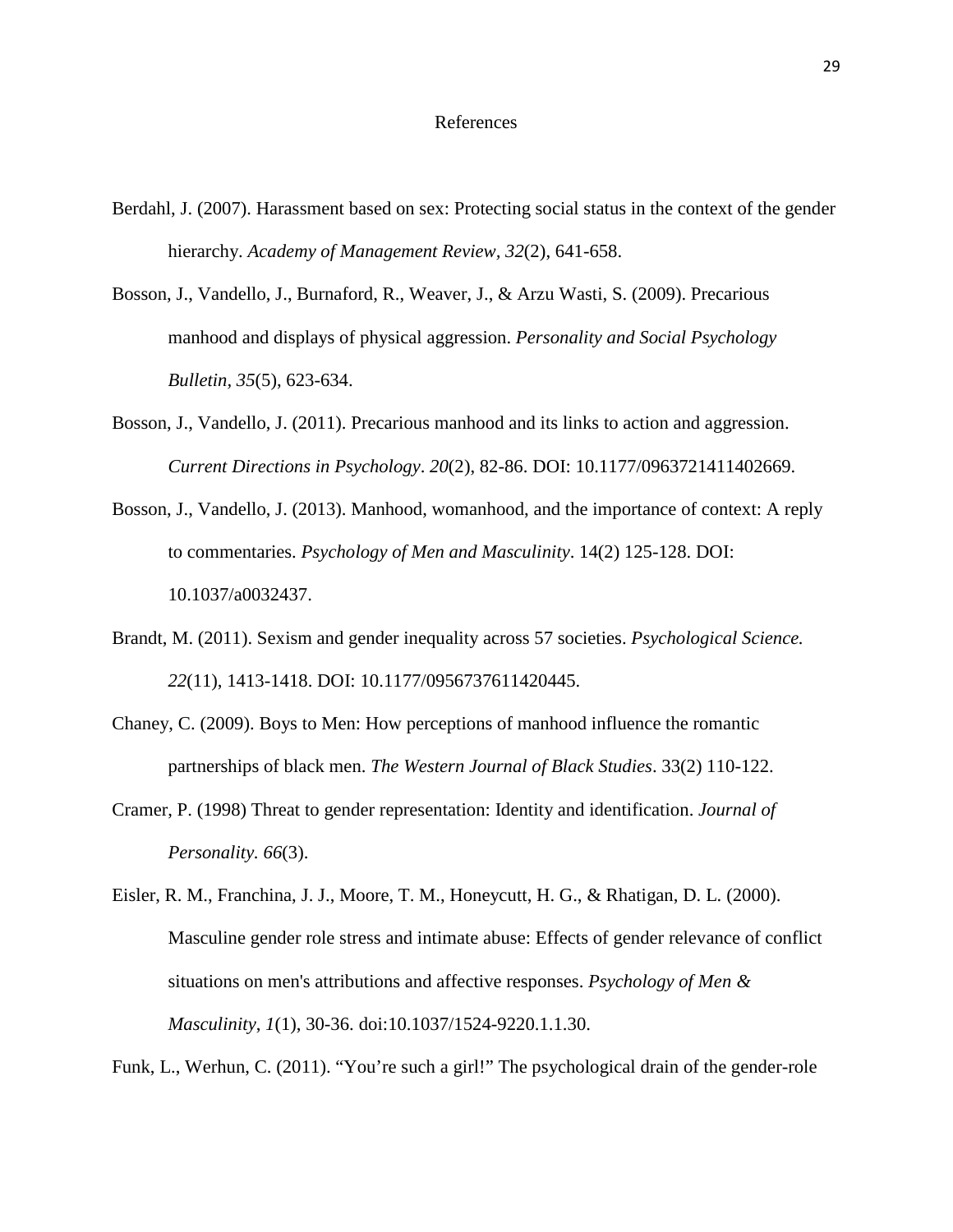harassment of men. *Sex Roles*. *65*, 13-22. DOI: 10.1007/s11199-011-9948-x.

- Forbes, G., Adams-Curtis, L., Pakalka, A., & White, K. (2006). Dating aggression, sexual coercion, and aggression-supporting attitudes among college men as a function of participation in aggressive high school sports. *Violence Against Women*, *12*(5), 441-455.
- Greenwald, A. G., McGhee, D. E., & Schwartz, J. K. (1998). Measuring individual differences in implicit cognition: The implicit association test. *Journal of Personality & Social Psychology, 74*, 1464-1480. doi:10.1037/0022-3514.74.6.1464.
- Glick, P., Gangl, C., Gibb, S., Klumpner, S., & Weinberg, E. (2007). Defensive reactions to masculinity threat: More negative affect toward effeminate (but not masculine) gay men. *Sex Roles*, *57*(1/2), 55-59. doi:10.1007/s11199-007-9195-3.
- Glick, P., & Fiske, S. (1996). The ambivalent sexism inventory: Differentiating hostile and benevolent sexism. *Journal of Personality and Social Psychology*, *70*(3), 491-512.
- Glick, P., Fiske, S. T., Mladinic, A., Saiz, J. L., Abrams, D., Masser, B., & ... López, W. (2000). Beyond prejudice as simple antipathy: Hostile and benevolent sexism across cultures. *Journal of Personality and Social Psychology*, 79(5), 763-775. DOI: 10.1037/0022- 3514.79.5.763.
- Glick, P., Fiske, S. (2001). An ambivalent alliance hostile and benevolent sexism a complementary justifications for gender inequality. *Science Watch, 56*(2) 109-118. DOI: 10.1037//0003-066X..56.2.109.
- Glick, P. & Whitehead, J. (2010). Hostility towards men and perceived stability of male dominance. *Social Psychology, 41*(3) 177-185. DOI: 10.1027/1864-9335/a000025.
- Greenwald, T., Banaji, M., & Nosek, B. (1998). Project Implicit.

Holden, J. (2008, January 9). After vowing not to underestimate Clinton, Matthews asserted,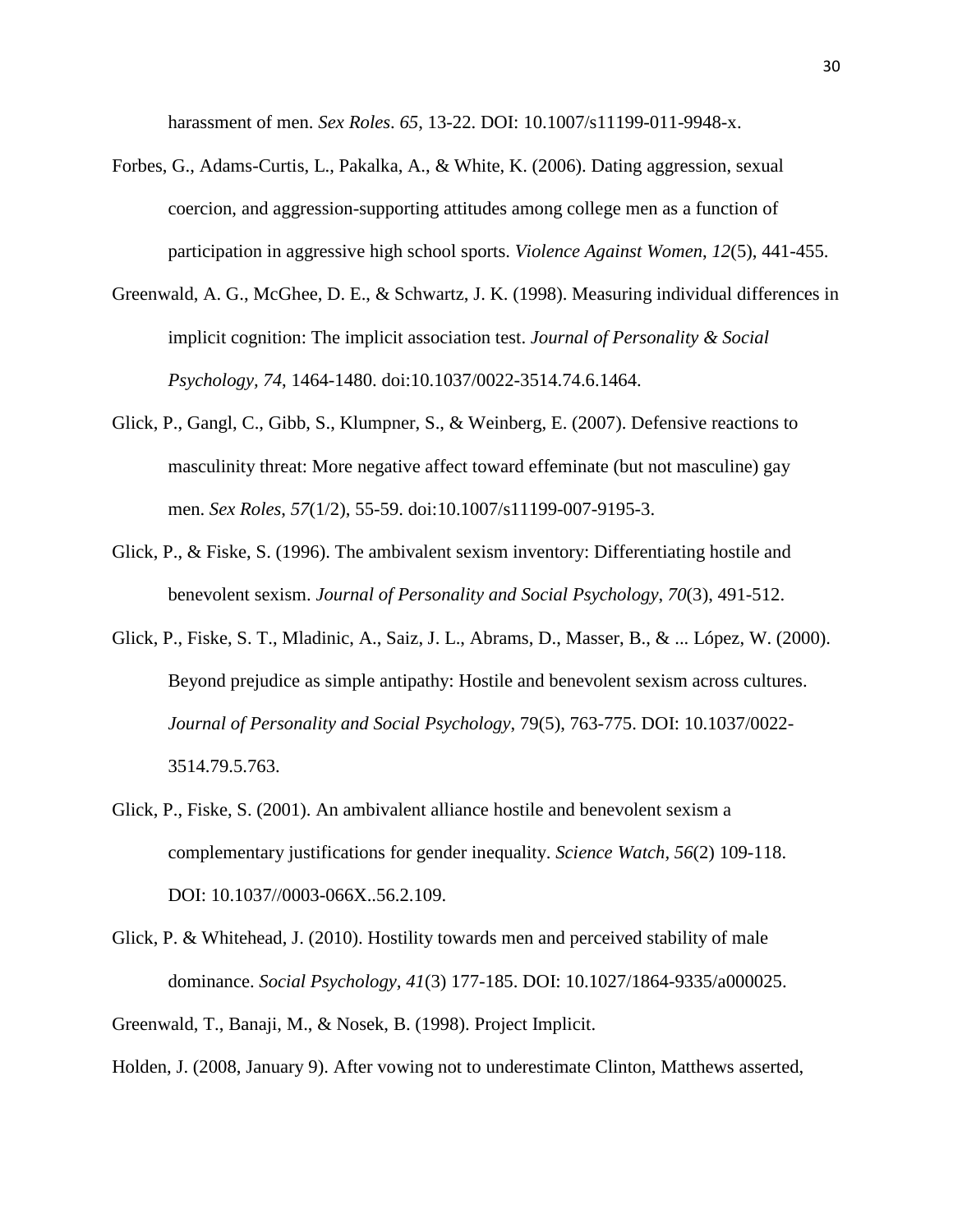"[T]he reason she may be a front-runner is her husband messed around." Retrieved from [http://mediamatters.org/research/2008/01/09/after-vowing-not-to-underestimate-clinton](http://mediamatters.org/research/2008/01/09/after-vowing-not-to-underestimate-clinton-)matth/142096.

- Herek, G. (1986). On heterosexual masculinity. *The American Behavioral Scientist, 29*(5), 536- 577.
- Heesacker, M., & Snowden S. (2013). Pay no attention to the man behind the curtain: The challenges, causes, and consequences of precarious manhood. *Psychology of Men and Masculinity, 14*(2) 121-124. DOI: 10.1037/a0031369.
- Herrera, M., & Moya, M. (2012). Negative reactions of men to the loss of power in gender relations: Lilith Vs. Eve. *The European Journal of Psychology applied to Legal Context, 4*(1) 17-42.
- Jones, K., Heesacker, M. (2012). Addressing the situation: Some evidence for the significance of microcontexts with the gender role conflict construct. *Psychology of Men and Masculinity*, *13*(3) 294-307. DOI: 10.1037/a0025797.
- Kroeper, K., Sanchez, D., Himmelstein, M. (2014). Heterosexual men's confrontation of sexual prejudice: The role of precarious manhood. *Sex Roles*, *70*, 1-13. DOI: 10.1007/s11199- 013-0306-z.
- Kilianski, S. E. (2003). Explaining heterosexual men's attitudes toward women and gay men: The theory of exclusively masculine identity. *Psychology of Men & Masculinity*, *4*(1), 37-56. doi:10.1037/1524-9220.4.1.37
- Lane, K., Mahzarin, B., Nosek, B., and Greenwald, A. Understanding and using the implicit association test: IV what we know (so far) about the method. Ed. Wittenbrink, B., and Schwarz, N. *Implicit Measures of Attitudes*. 59-102.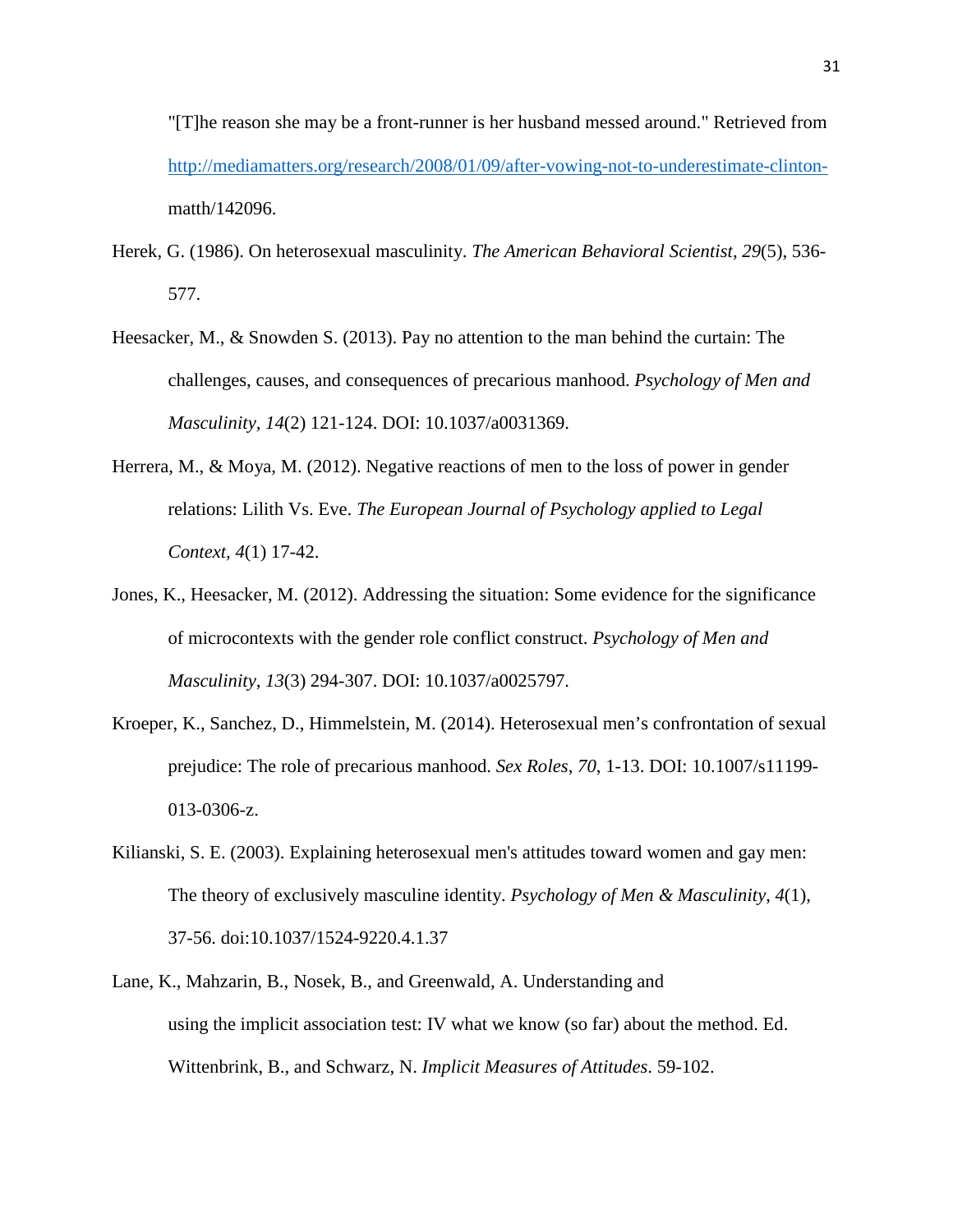McCreary, D. (1994). The male role and avoiding femininity. *Sex Roles*. *31*, 517-527 DOI: 0360-0025/94/1100-0517507.00/0.

- Nosek, B. A., Smyth, F. L., Hansen, J. J., Devos, T., Lindner, N. M., Ratliff (Ranganath), K. A., Smith, C. T., Olson, K. R., Chugh, D., Greenwald, A. G., & Banaji, M. R. (2007). Pervasiveness and correlates of implicit attitudes and stereotypes. *European Review of Social Psychology*, *18*, 36-88.
- O'Neil, J. M. (1981). Patterns of gender role conflict and strain: Sexism and fear of femininity in men's lives. *Personnel & Guidance Journal*, *60*(4), 203.
- Pascoe, C. (2005). 'Dude, you're a fag': Adolescent masculinity and the fag discourse. *Sexualities, 8*(3): 329–346 DOI: 10.1177/1363460705053337.
- Rudman, L., & Fairchild, K. (2004). Reactions to counterstereotypic behavior: The role of backlash in cultural stereotype maintenance (English). *Journal of Personality and Social Psychology*, *87*(2), 157-176.
- Slaatten, H., Anderssen, N., & Hetland, J. (2014). Endorsement of male role norms and gayrelated name-calling. *Psychology of Men & Masculinity*, *15*(3), 335-345. doi:10.1037/a0033734.
- Slabbinck, H., & Van Kenhove, P. (2010), Social desirability and indirect questioning: New insights from the Implicit Association Test and the balanced inventory of desirable responding, in Campbell, M., Inman, J., & Pieters, R. (Eds) Association for Consumer Research. Vol 37. Advances in Consumer Research. (pp. 904-905).
- Spencer, S. J., Steele, C. M., & Quinn, D. M. (1999). Stereotype threat and women's math performance. *Journal of Experimental Social Psychology, 35,* 4-28.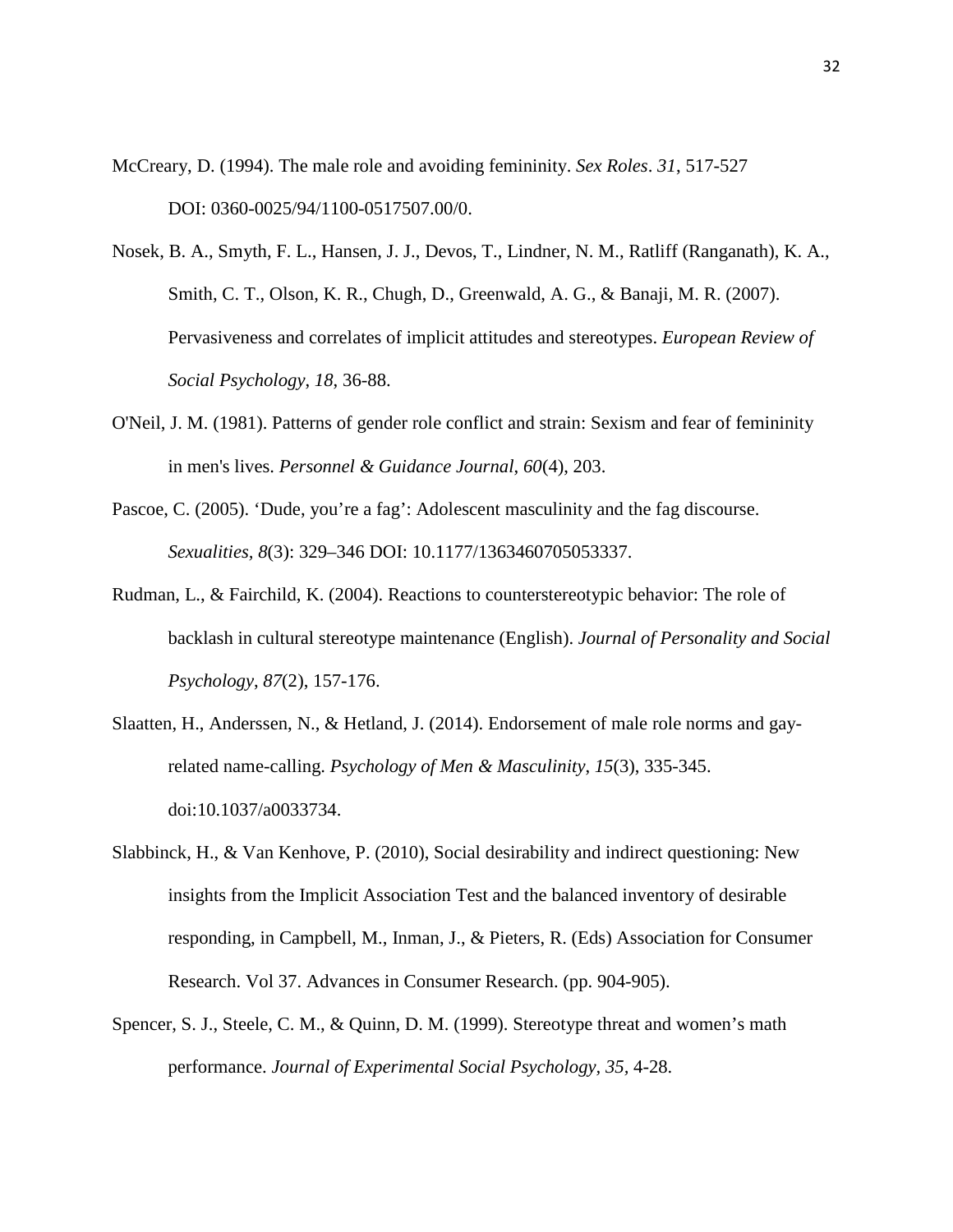- Tragos, P. (2009). Monster masculinity: Honey, I'll be in the garage reasserting my manhood. *The Journal of Popular Culture, 42*(3) 541-553.
- Vandello, J., Bosson, J., Cohen, D., Burnaford, R., & Weaver, J. (2008). Precarious manhood. *Journal of Personality and Social Psychology*, 95(6), 1325-1339. DOI: 10.1037/a0012453.
- Vandello, J., Bosson, J. (2013) Hard won and easily lost: A review and synthesis of theory and research on precarious manhood. *Psychology of Men & Masculinity*, *14*(2), 101- 113. DOI: 10.1037/a0029826.
- Weaver, J., Vandello, J., Bossom, J. Burnaford, R. (2010). The proof is in the punch: Gender differences in perceptions of action and aggression as components of manhood. *Sex Roles, 62*, 241-251. DOI: 10.1007/s11199-0009-9713-6
- Winegard, B. M., Winegard B, & Geary D. (2014). Eastwood's Brawn and Einstein's Brain: An evolutionary account of dominance, prestige, and precarious manhood. *Review of General Psychology, 18*(1), 34-48. DOI: 10.1037/a0036594.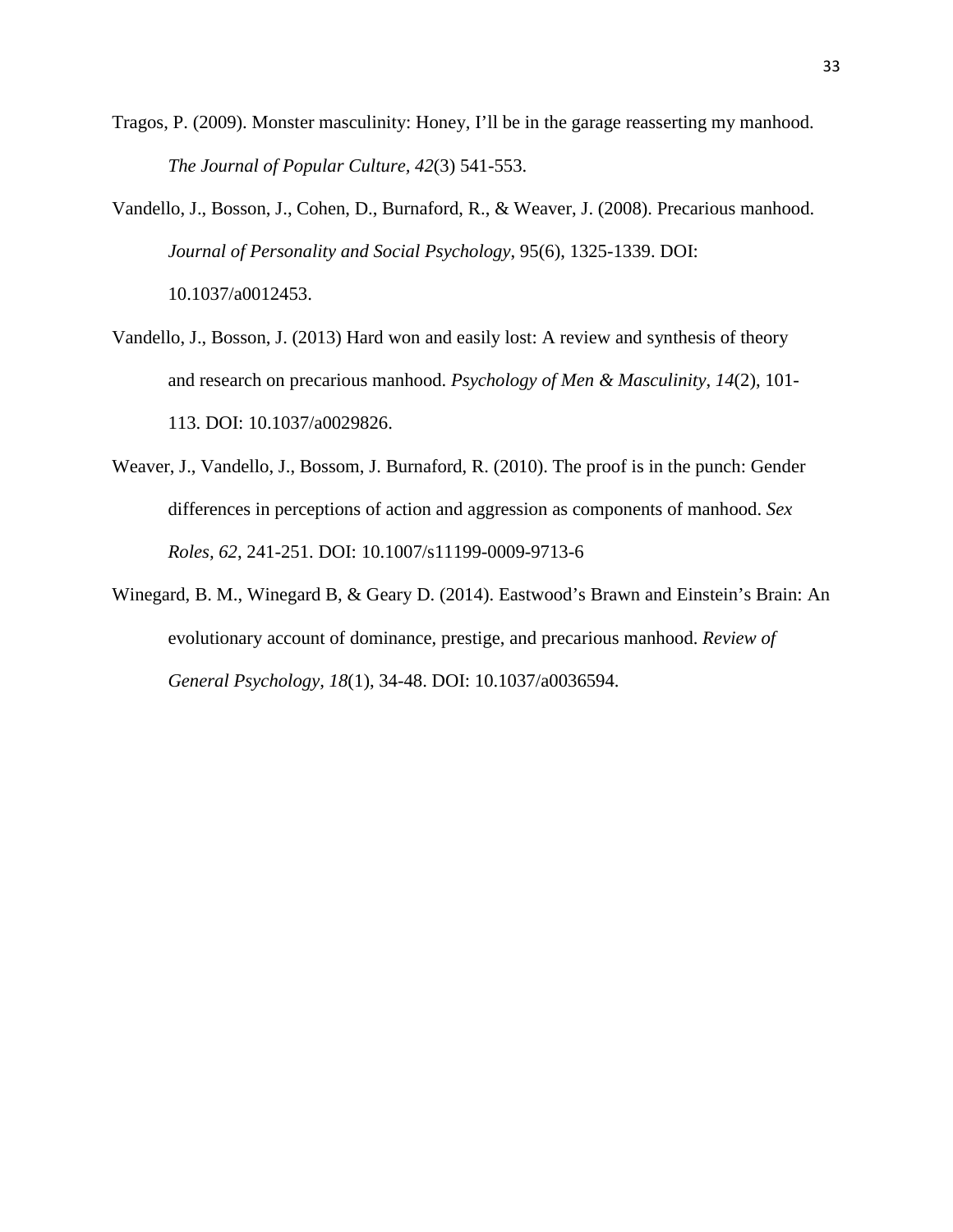# Appendix

# Silhouettes Used for Sexism IAT's

Men-









Women-







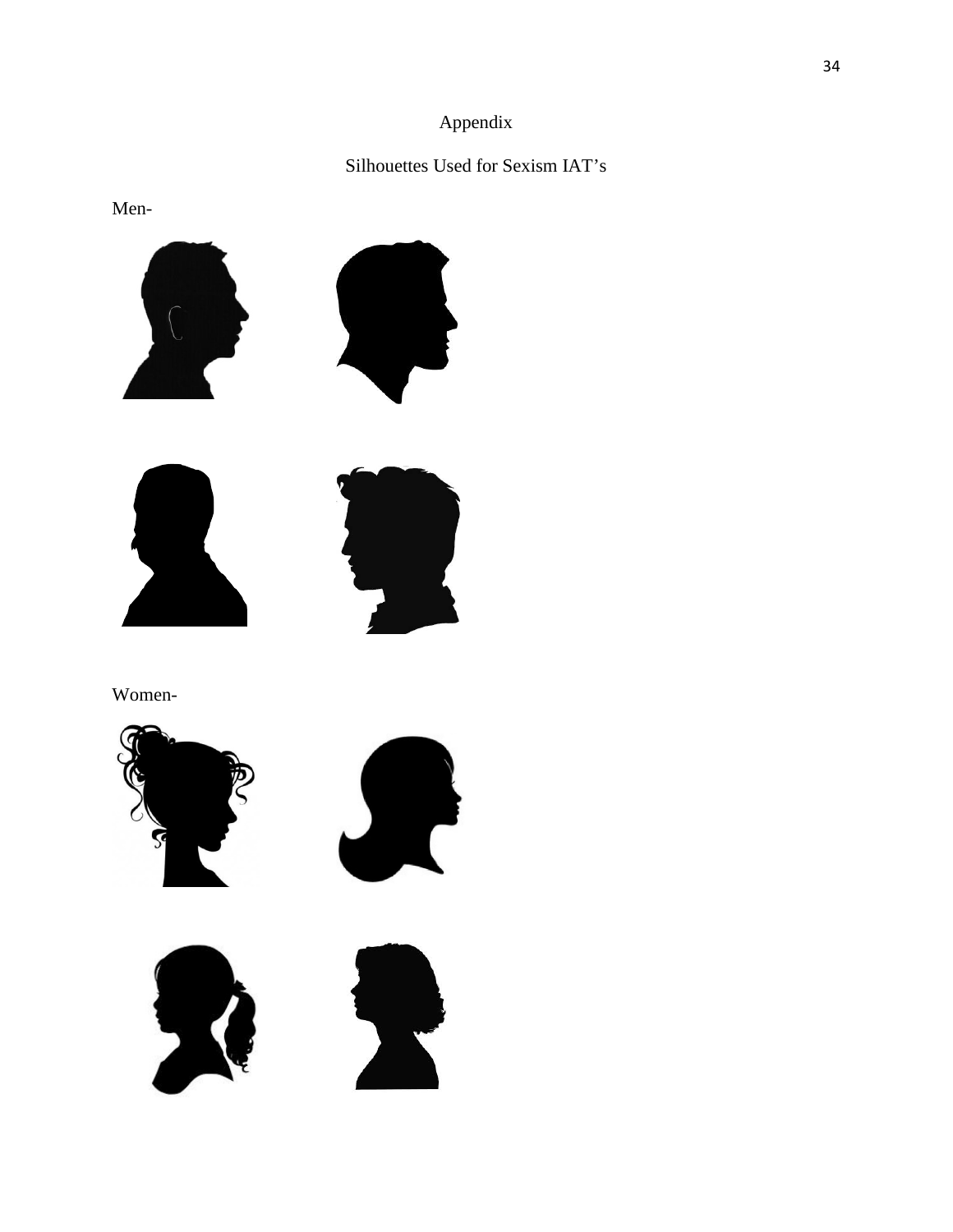# Table 1

*Mean Implicit Sexism as a Function of Threat and Gender Salience by Gender*

|              |                         | Gender Salience |               |
|--------------|-------------------------|-----------------|---------------|
| Participants | <b>Threat Condition</b> | Salient         | Not Salient   |
| Men          | Threat                  | $-0.11(0.45)$   | $-0.16(0.50)$ |
|              | No Threat               | 0.09(0.50)      | $-0.08(0.50)$ |
| Women        | Threat                  | 0.38(0.45)      | 0.34(0.53)    |
|              | No Threat               | 0.44(0.55)      | 0.35(0.38)    |

*Note.* Standard deviations are given in parentheses. Lower scores indicate higher evaluations of men relative to women.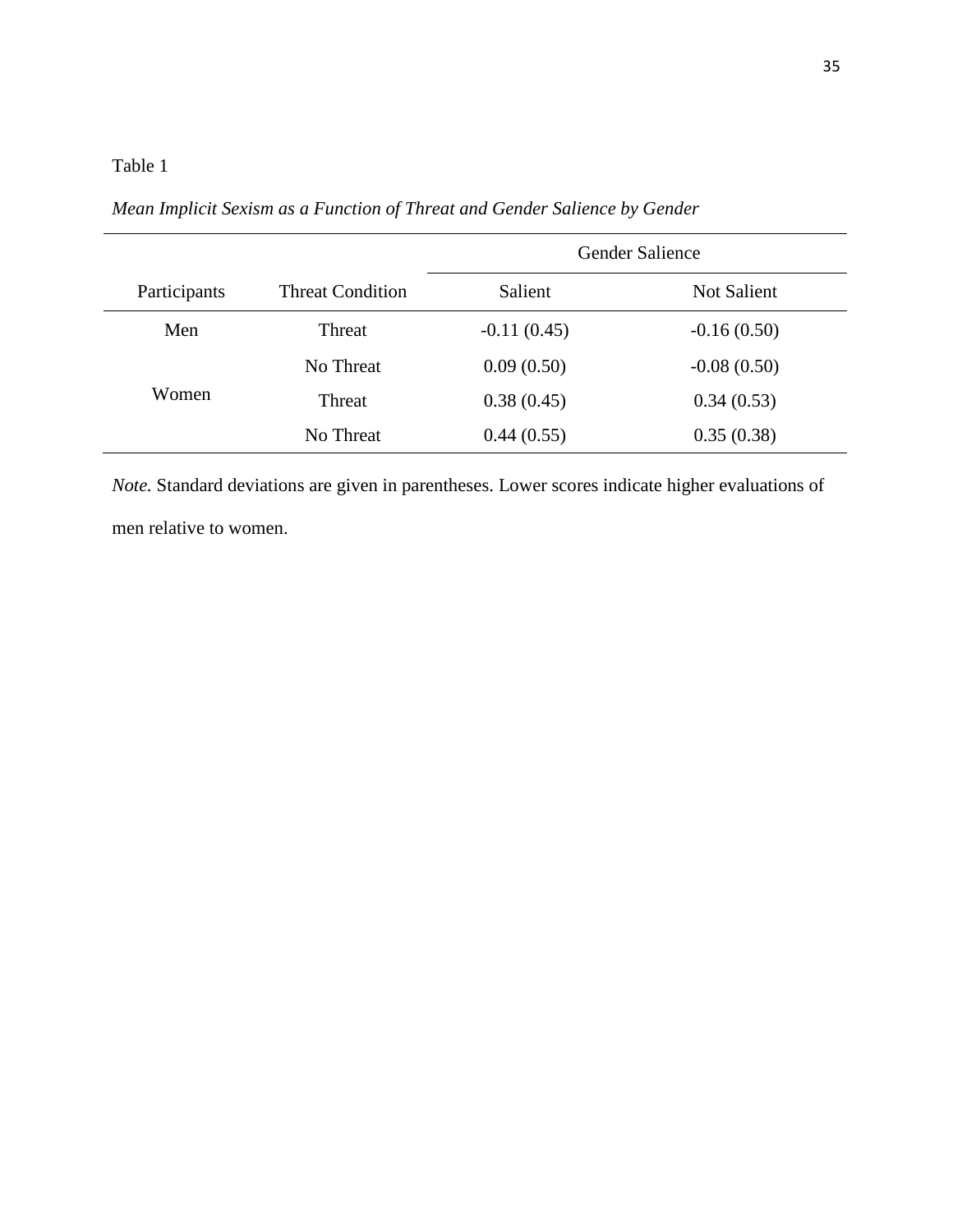# Table 2

*Mean Implicit Gender Stereotypes as a Function of Threat and Gender Salience by Gender*

|              |                         | Gender Salience |               |
|--------------|-------------------------|-----------------|---------------|
| Participants | <b>Threat Condition</b> | Salient         | Not Salient   |
| Men          | Threat                  | $-0.43(0.53)$   | $-0.43(0.40)$ |
|              | No Threat               | $-0.39(0.82)$   | $-0.31(0.52)$ |
| Women        | Threat                  | $-0.54(0.54)$   | $-0.50(0.42)$ |
|              | No Threat               | $-0.44(0.39)$   | $-0.58(0.38)$ |

*Note.* Standard deviations are given in parentheses. Lower scores indicate greater endorsement of traditional gender roles.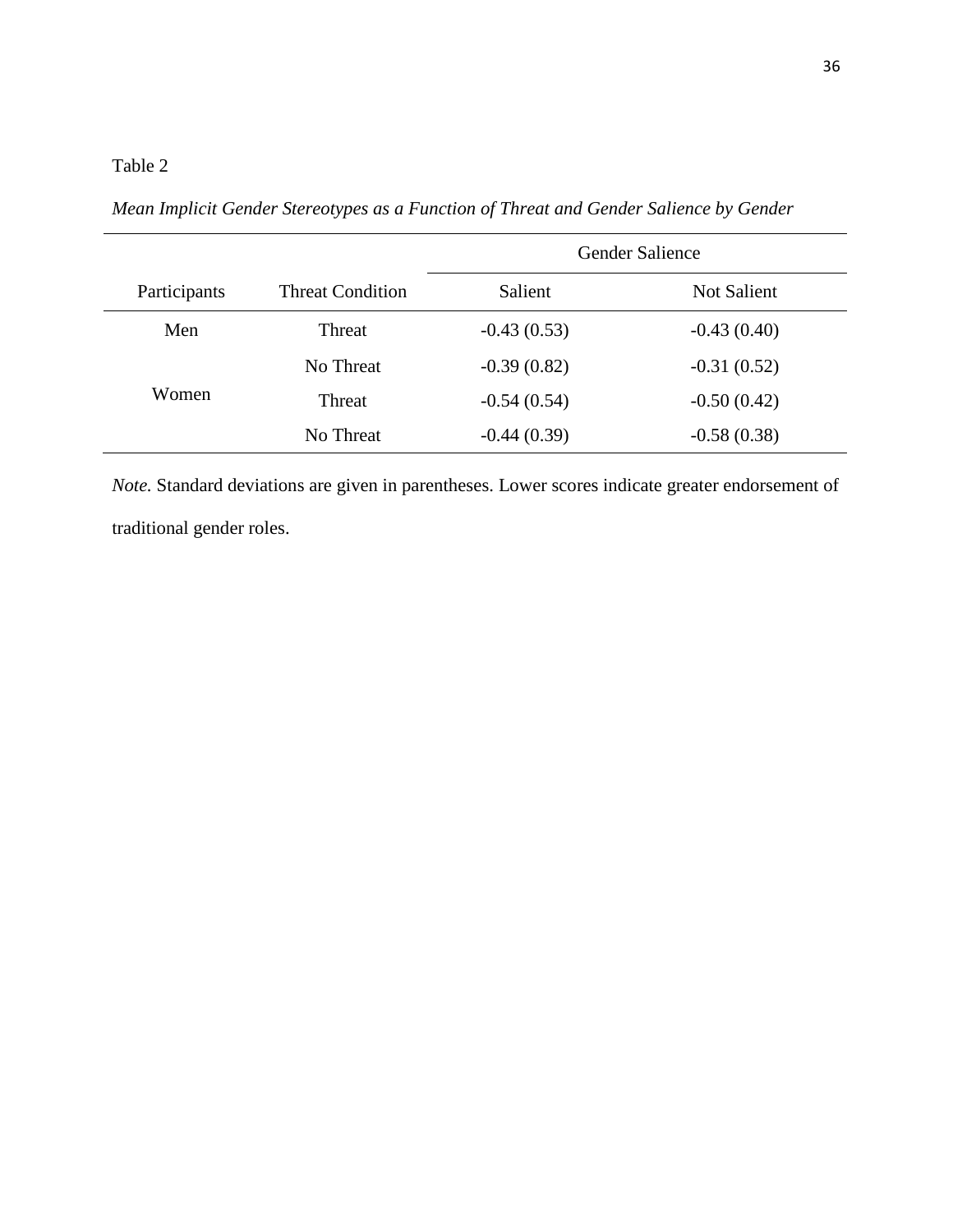

*Figure 1.* Model of precarious manhood.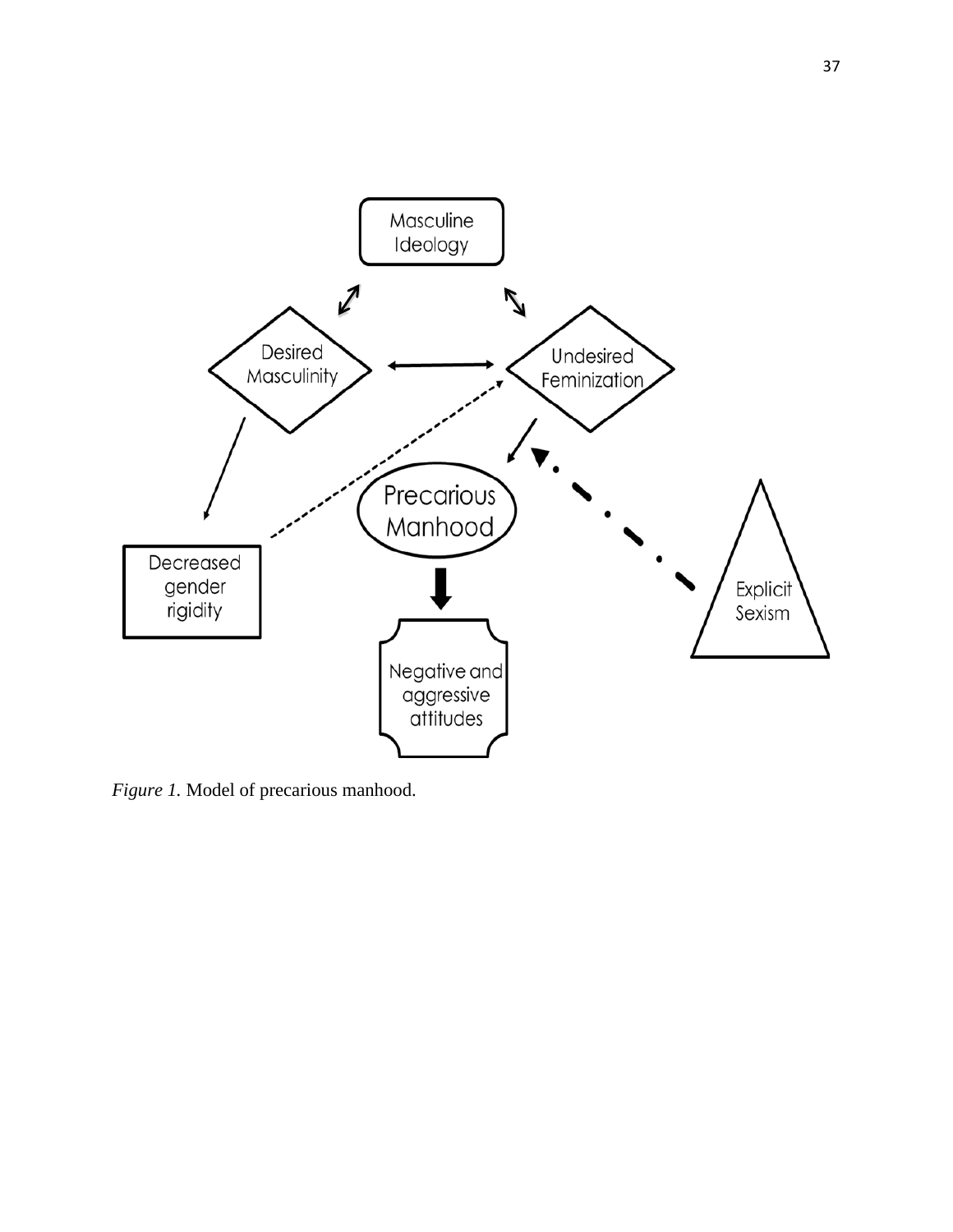

*Figure 2.* Mean IAT sexism scores as a function of threat condition for men. Lower scores indicate higher evaluations of men relative to women.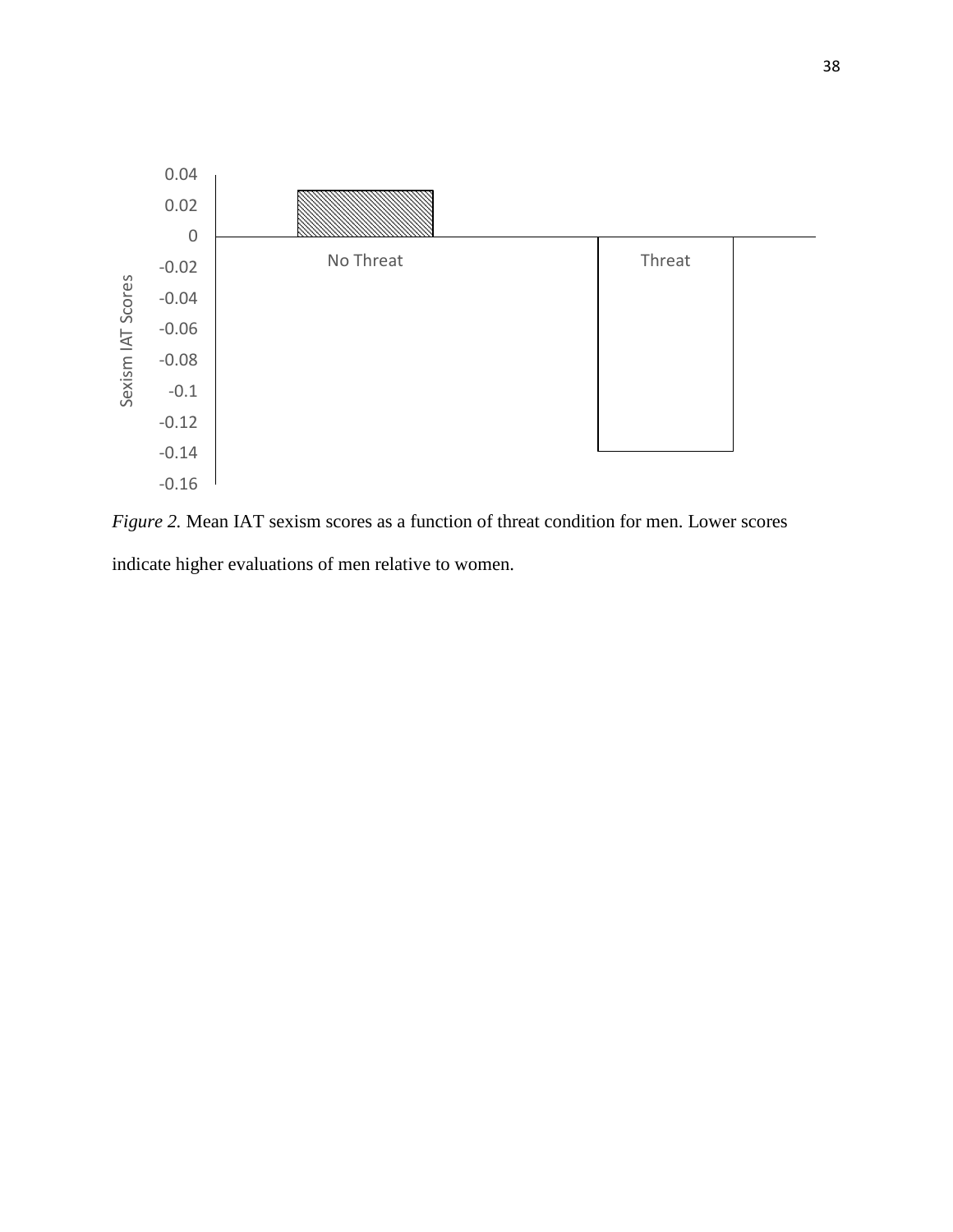

*Figure 3.* Mean IAT sexism scores as a function of explicit sexism and gender-salient threat for women. Higher scores indicate more favorable evaluations of women relative to men.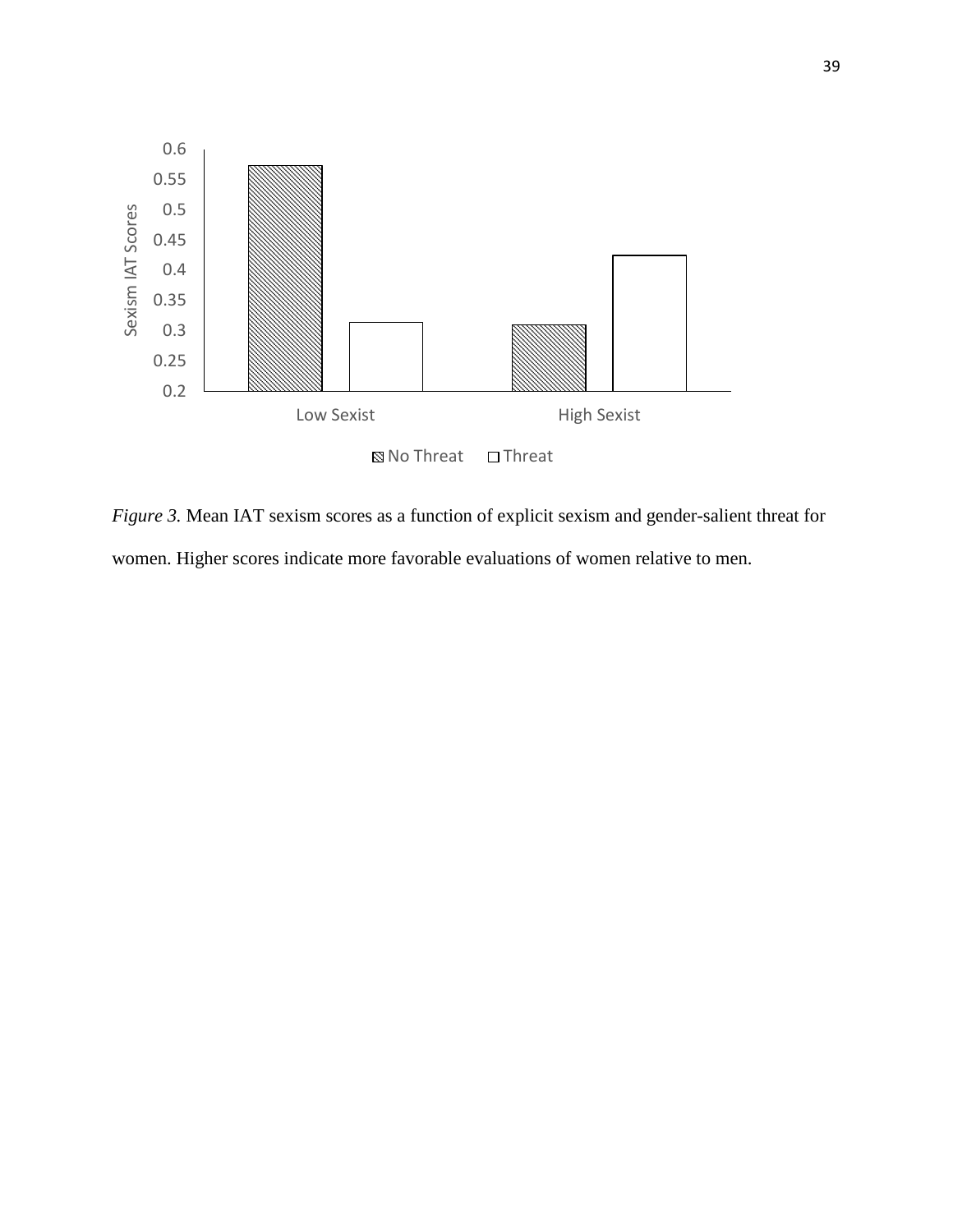## Shelby Speegle

# Curriculum Vita

# **Education:**

| M.S., General Psychology, University Of North Florida | Expected April 2016 |
|-------------------------------------------------------|---------------------|
|-------------------------------------------------------|---------------------|

| B.S., Psychology, University of North Florida | December 2013 |
|-----------------------------------------------|---------------|
| <b>Research Experience:</b>                   |               |

# 2015-2016 *Research Assistant,* healthy promotions weight gain prevention, project director Dr. Paul Fuglestad and Dr. Arikawa University of North Florida

- Took blood sample to measure blood glucose and cholesterol,
- Analyzed body measurements using a BMI machine,
- Educated participants in each group on different dietary and weigh loss interventions

2014-2016 *Principal Investigator,* The Effects of Gender Threat on Increased Implicit Sexism

• Programed Implicit Association tests using Media Lab, and an online IAT programmer

2015 Summer *Research Assistant,* nutrition and working memory in children in HeadStart, Project

Director Dr. J. Nicholson, University of North Florida

- Assessed children's nutrition knowledge using a food recognition game
- Measured amount of food, and which food groups children at from during lunch
- 2014 Fall *Co- PI,* Exploratory Analysis of Moral Reasoning, Core Values, and Sexism, University of North Florida
	- Programmed an online IAT to asses sexism in participants
	- Primed participants using hidden prime paradigm to manipulate values
	- Manuscript in progress
- 2012- 2013 *Research Assistant,* memory in autistic individuals and DRM (thematic word lists) norms, Project Director Dr. M. Toglia, University of North Florida.
	- Researched autism grants and grant applications for funding opportunities
	- Collaborated with schools and other research teams to begin research at different autism schools.

## **Lectures and Presentations:**

2016 Poster Presentation, SPSP  $17<sup>th</sup>$  annual convention, The Effects of Gender Threat on Increased Implicit Sexism, San Diego, CA.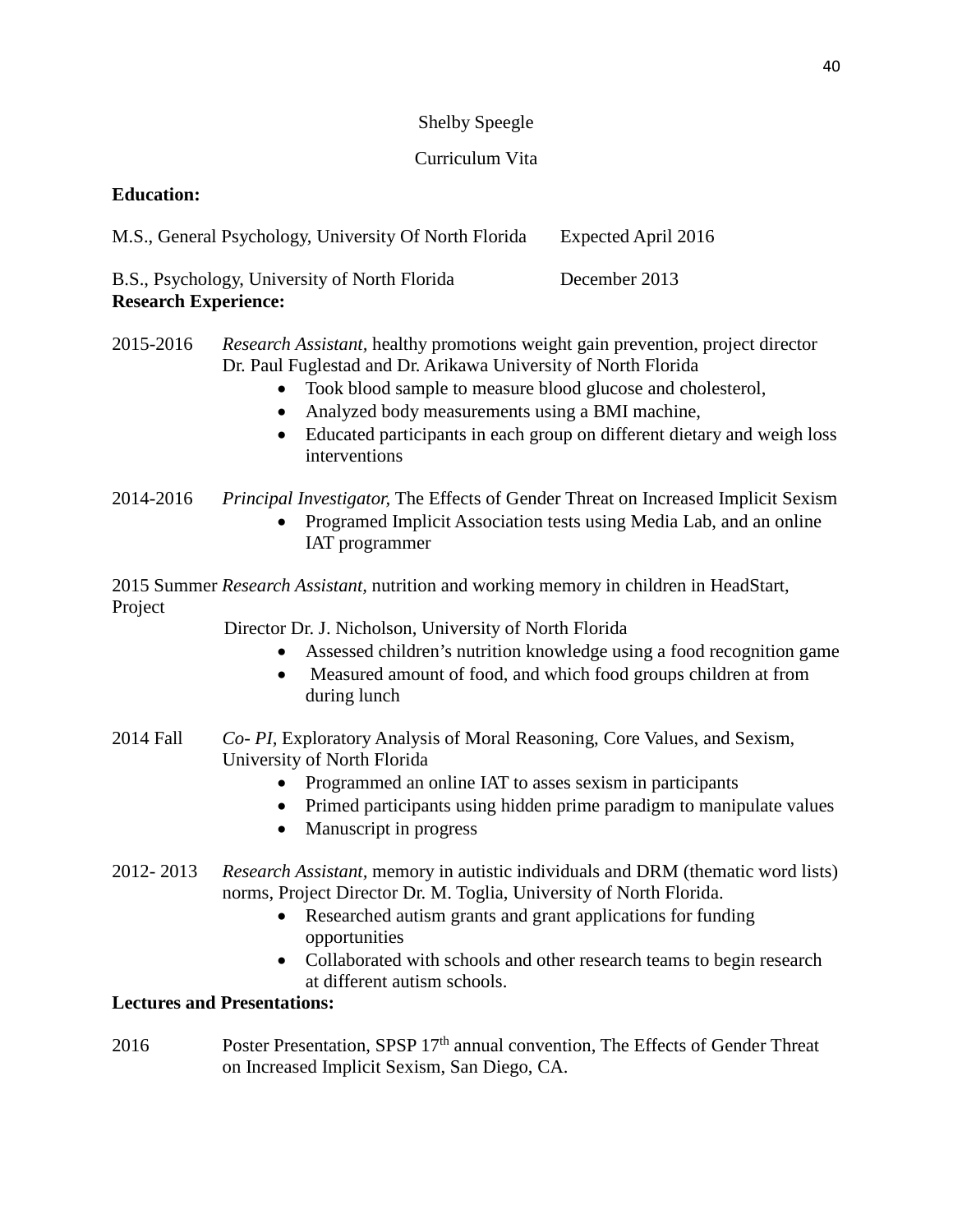- 2015 Poster presentation, APS  $27<sup>th</sup>$  Annual convention, An Exploratory Analysis of Moral Reasoning, Core Values, and Sexism, New York, NY 2015 Oral Presentation, UNF Graduate Student Research Spotlights, An Exploratory Analysis of Moral Reasoning, Core Values, and Sexism, Jacksonville, Fl
- 2014 Guest Lecture, University of North Florida, Abnormal Psychology, Jacksonville,  $FL$

# **Teaching and Training Experience**

- 2015 Fall *Graduate Teaching Assistant* Dr, E. Brown, undergraduate Psychology of women, University of North Florida
	- Critiqued student papers and research analysis
	- Tutored students individually during office hours, improving class understanding of how to read scientific articles
- 2015 spring *Graduate Teaching Assistant* Dr. P. Fuglestad, undergraduate social psychology, University of North Florida
	- Analyzed class data to show a comparison of class data to the studies they are learning about in class to improve their understanding of social psychology
	- Assessed student assignment
- 2014 Fall *Graduate Teaching Assistant* Dr. G. Ybarra, undergraduate abnormal psychology, University of North Florida
	- Evaluated written exams and provided feedback
	- Guided small group learning sessions to enhance understanding of course material

# **Professional and Volunteer Experiences Experience:**

- Dec 2015 *Reviewer,* APSSC Student Grant Competition
- Oct 2015 *Ad hoc Reviewer,* Journal of Men and Masculinities
- May 2015 *APS Volunteer,* American Psychological Science annual Convention, New York, NY
	- Assisted guests in conference registration
	- Collaborated with APS staff to improve the conference experience for all attendees
	- Provided assistance to guest speakers.
- 2012-2013 *Undergraduate Laboratory Coordinator,* Dr. Toglia's Cognition laboratory, University of North Florida
	- Coordinated lab meetings
	- Oversaw lab research projects to ensure productivity and limit the wasting of resources